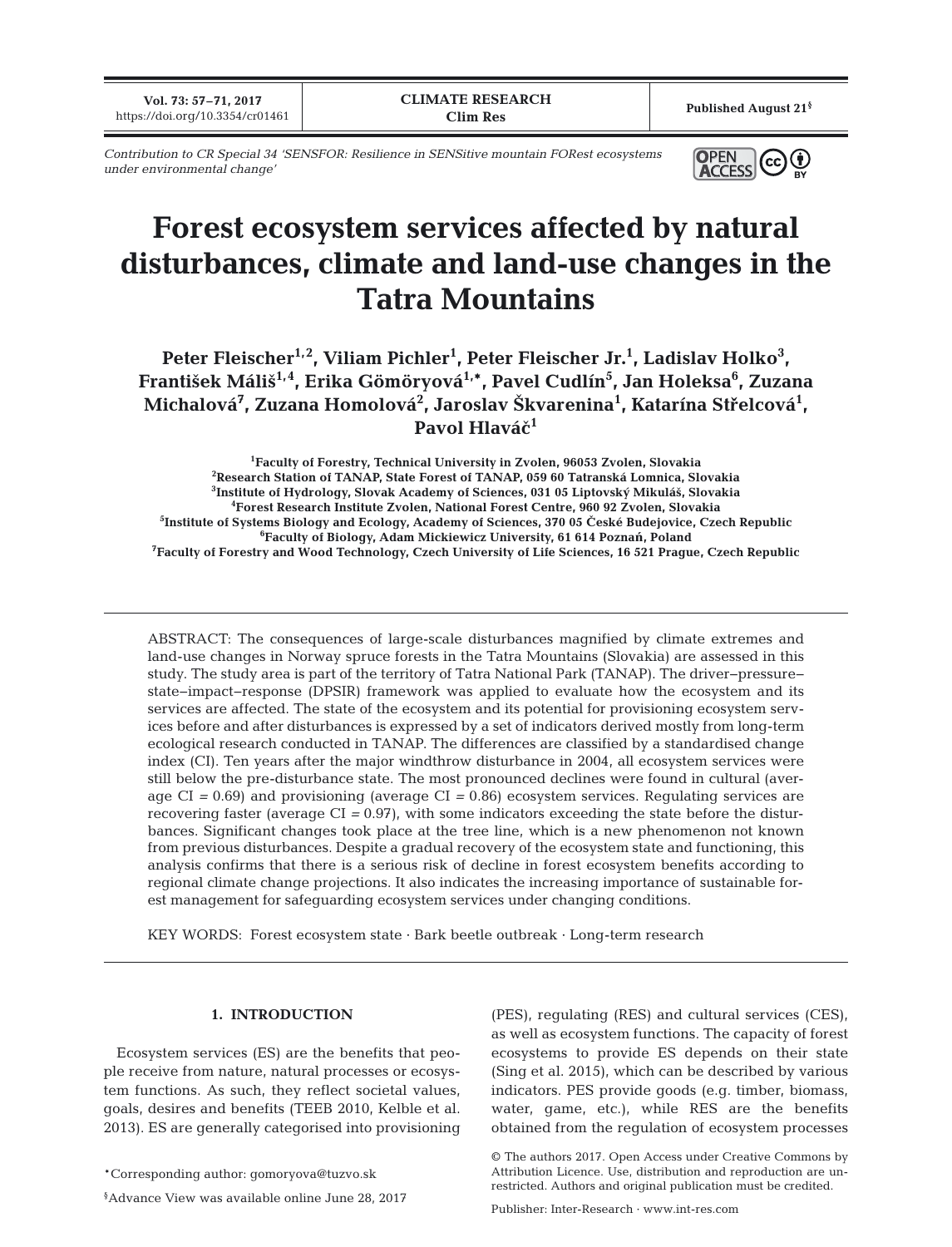(e.g. water regulation and purification, carbon balance, nutrient content, etc.). CES are non-material benefits achieved through cognitive development, reflection, recreation, etc. Ecosystem deterioration by external pressures may reduce both the quantity and quality of expected services.

Forest ecosystem services are threatened by increasing natural disturbances in many parts of the world, particularly in relation to climate change (e.g. Schelhaas et al. 2003, Seidl et al. 2014). At the same time, a higher susceptibility of forests to disturbance has been interpreted as a consequence of past land use (Seidl et al. 2009). However, recent large-scale dieback in remote natural forests, even at the alpine treeline, confirms the complexity and still rather limited knowledge of the interactions among disturbances, climate and land-use changes that seriously affect ecosystem functions and services (Dale 1997, Thom & Seidl 2016). The emerging conflict between increasing demands and a compromised or limited ES capacity is one of the key challenges for forest management and protection.

Different approaches have been proposed to resolve conflicts between the demands for ES and their provisioning capacity. 'Cause−effect' models are widely used to illustrate the relation among indicators describing pressures and impacts in ecosystems (Smeets & Weterings 1999). The DPSIR (driver− pressure−state−impact−response) framework (Levin et al. 2008) is an example of such a model. It is a conceptual tool for structuring and communicating policy-relevant environmental research, which expresses how human society impacts on ecosystems (EEA 2005). Its application to certain problems helps to identify crucial points in the causal chain of DPSIR and supports decision-making processes to mitigate the negative effects that the driving forces may have. Social and economic developments or natural disturbances (driving forces) exert pressures on the environment and, as a consequence, the state of the environmental changes. This leads to impacts on ecosystems, human health and society, which may elicit a societal response to the driving forces, state or impacts via various mitigation, adaptation or curative actions (Smeets & Weterings 1999).

The objective of this study was to assess the impacts of key drivers that cause changes in mountain forests and the alpine treeline on ES provisioning in the Tatra Mountains. The study area, protected as a national park, has been heavily affected by repeated natural disturbances, of which the severity has been magnified by climate and land-use changes. We investigated how ES changed 5 and 10 yr after an

extraordinary large-scale windthrow disturbance in 2004, the role of changing land use and the possible impacts of changing climate. The analysis was based on an assessment of indicators that were derived from published long-term ecological research and monitoring data (Fleischer 2008). We applied the DPSIR framework to assess the ecosystem state and its capacity to provide ES. To our knowledge, this study represents the first application of this type of analysis in the Tatra Mountains. The results could assist National Park managers in balancing societal requirements with the potential of the forest ecosystems to provide the benefits of nature to people under changing environmental conditions.

#### **2. MATERIALS AND METHODS**

#### **2.1. Study site and disturbances**

The Tatra Mountains are the highest part of the Carpathians and are situated along the border between Slovakia and Poland. Although the altitude of many peaks exceeds 2000 m above sea level (a.s.l.), the mountains cover a relatively small area  $(341 \text{ km}^2)$  and the main ridge is only 26 km long. Despite century-long use by humans for wood and grazing, the forests still cover a large continuous area, covering around 400 km<sup>2</sup>. An abrupt change in land use occurred in 1949 when the Tatra National Park was established. Various management approaches were applied afterwards with the aim to reconstruct ecosystems disturbed by earlier human overuse and to safeguard an array of ES, such as tourism, recreation, steep slope stabilisation, water regulation, habitat protection and wood production. Since the mid-1990s, a non-intervention approach has been applied on approximately 30% of TANAP forests, which has had a significant negative effect on traditional land-use (Koreň 2015).

The Tatra Mountains are frequently hit by damaging downslope winds that storm their lee side. During the past 200 yr, massive forest destruction caused by such winds occurred in 1834, 1868, 1898, 1915, 1919, 1925, 1941, 1971, 1981, 2004 and 2014 (Koreň 2015, Holeksa et al. 2016). On a regional scale, the windthrow event of 2004 was the most severe known wind disturbance in the history of the Tatra Mountains (Zielonka et al. 2010). The wind gusts exceeded 230 km h<sup>-1</sup> and laid down some 2.3 million m<sup>3</sup> of the forests' standing volume across  $120 \text{ km}^2$  (30% of the forest area), making it one of the 10 most devastating storms in Europe in recent decades (Gardiner et al.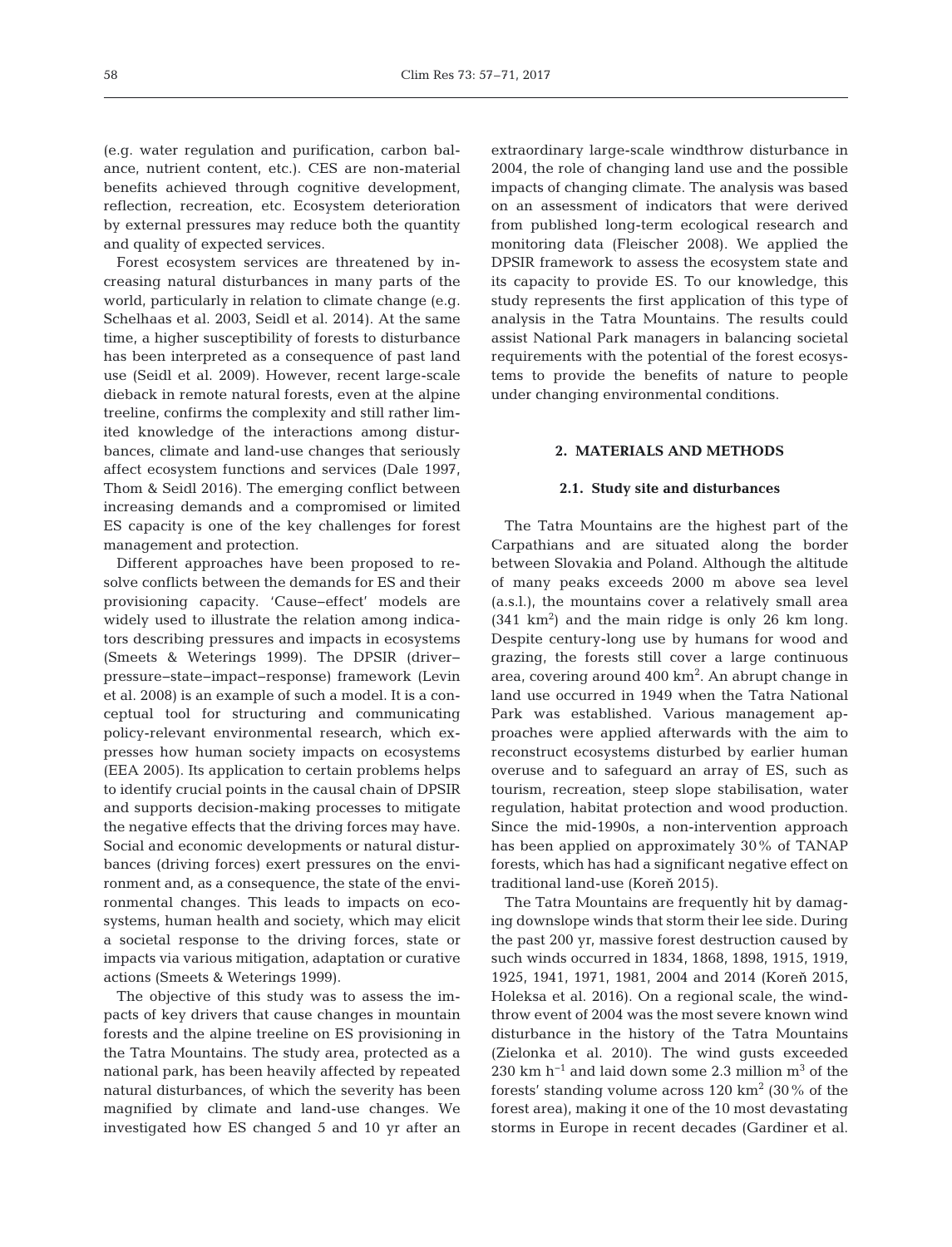2010). Along with this harmful event, the extraordinarily high summer temperatures recorded after the 2004 disturbance caused forest fires and unprecedented European spruce bark beetle (*Ips typographus*, hereafter bark beetle) outbreaks. During the last decade, air temperatures have exceeded the long-term climatological mean (1930− 1960) for the growing season several times, particularly in 2007, 2012 and 2015 when the temperature was higher than the climatological mean by 1.6, 1.5 and 1.9  $^{\circ}$ C, respectively. The combination of windthrow disturbance and elevated temperature has resulted in an increase in various pressures that have severely affected the ecosystem and its services. High numbers of fallen trees combined with warm weather lead to an increased risk of bark beetle population outbreak (e.g. Schroeder & Lindelöw 2002, Werme linger 2004). Indeed, unlike in the past, a massive bark beetle outbreak spread upslope up to the treeline (1500−1650 m a.s.l.) and damaged more than 70 km<sup>2</sup> of mature, mostly natural, Norway spruce *Picea abies* (L.) Karst and European larch *Larix de cidua Mill)* forest (Fleischer et al. 2016). Warm weather and dry periods caused forest fires on the scale of several square kilometres.

Although we focus on natural drivers, the recent socioeconomic developments in the study area should also be mentioned. Large investments in winter sport resorts made in the last decade (€200 million) and a 50% increase in the transport capacity

and area of ski slopes have dramatically increased the pressure on supramontane and subalpine forests in the Tatra Mountains, which has particularly affected the treeline.

Five research sites, each 100 ha in size, were established in TANAP in 2006−2008 to assess the response of ecosystems and their functions and services to the wind, fire and bark beetle disturbances as well as to different land-use practices, with different types of human intervention. The EXT and FIR sites represent salvage-logged windthrow and windthrow burnt by incidental fire, respectively. The sites without human intervention are NEX (no timber extraction) and IPS (site with no timber extraction disturbed by bark beetle). The REF site represents intact reference conditions. For a detailed description see Fleischer (2008).

# **2.2. DPSIR model, ecosystem services and indicators**

We applied the DPSIR framework to evaluate the impacts of disturbance (windthrow, fire, bark beetle), land use (natural unmanaged forest, semi-natural managed forest) and climate (increasing tempera ture) on ES. To apply the DPSIR framework, we adhered to the generally applicable criteria for discerning drivers, pressures, states and impacts as established by Oesterwind et al. (2016). Fig. 1 illus-



Fig. 1. Conceptual model for evaluation of forest ecosystem services in the Tatra Mountains using the driver−pressure− state− impact−response (DPSIR) approach (blue arrows) and possible societal response (red arrows)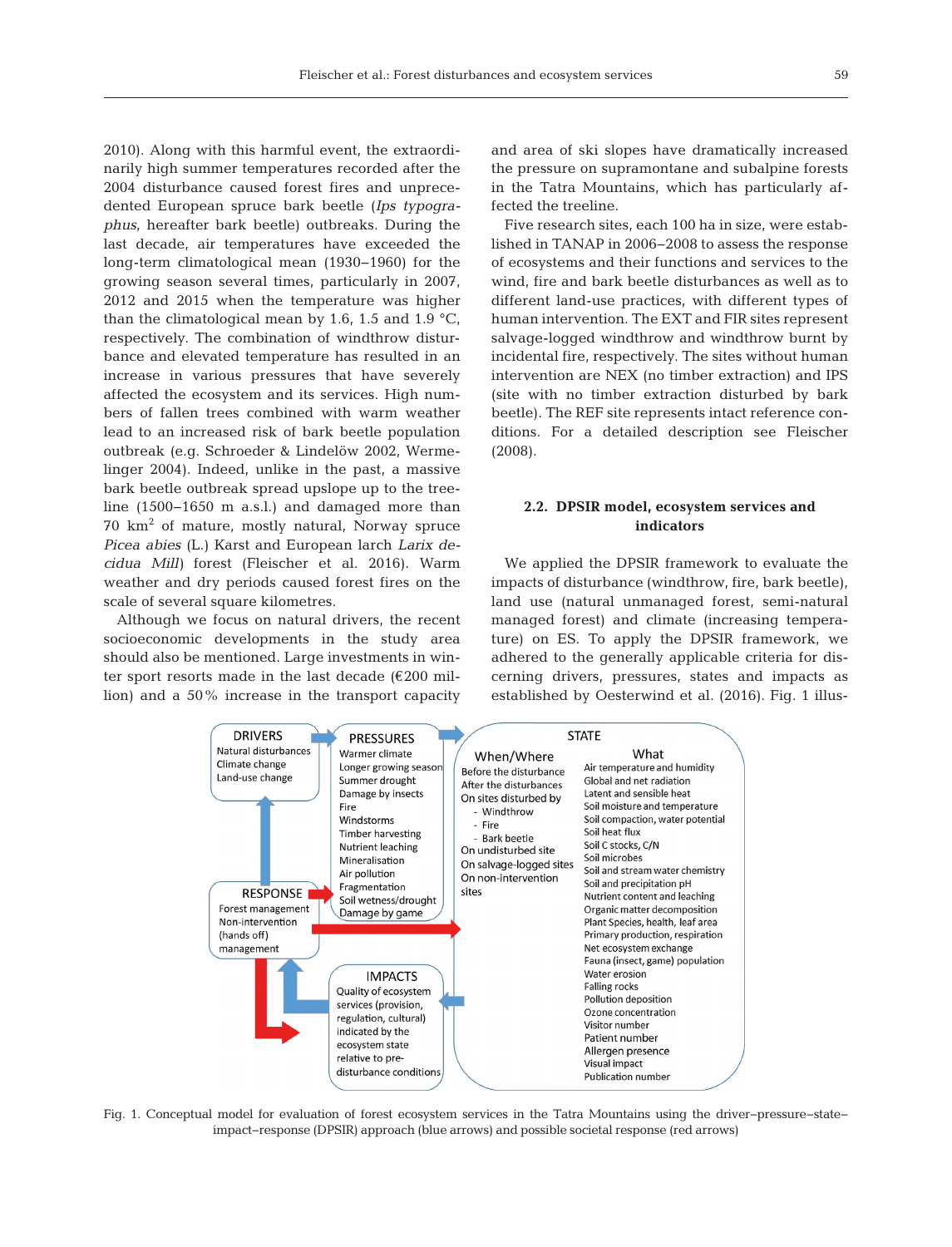trates the concept of progressive environmental changes induced by the driving forces, i.e. natural disturbances, climate and land-use changes, and their impacts on ES.

We understand pressures as processes (air and water warming, mineralisation, leaching, fragmenta-

tion, insect outbreaks, drought, erosion, etc.) stimulated by the drivers. The magnitude of the pressures determines the state and the functioning of an ecosystem. The state of an ecosystem is its capacity for providing ES on a certain level that we interpret as impact. The state evaluated in time intervals is cru-

Table 1. List of ecosystem state indicators categorised according to the ecosystem services (PES, provisioning; RES, regulating; CES, cultural) and their relative normalized change index (CI), when compared with the reference (REF) value (pre-disturbance state recorded at the REF site in 2004 [REF0] or alternatively, a site-specific value if recorded at the distinct research site before the disturbance) according to land-use types (EXT: salvage-logged windthrow; FIR: windthrow burnt by incidental fire; NEX: no timber extraction; IPS: no timer extraction but disturbed by bark beetle occurrence including treeline) and the time of assessment (5 and 10 yr after the disturbance). +/− indicates the interpretation of increasing ecosystem state indicator value on ecosystem functioning and ES provision based on the authors' evaluation. See Section 2.2 for further details. Key indicators are in **bold**

| service    | Ecosystem Indicator (unit)                                    | ES trend<br>$(+/-)$                           | REF<br>REF <sub>0</sub>  | REF <sub>5</sub> | REF <sub>10</sub> | $CI_{ij}$<br>EXT <sub>5</sub> | EXT <sub>10</sub> | FIR <sub>5</sub> |
|------------|---------------------------------------------------------------|-----------------------------------------------|--------------------------|------------------|-------------------|-------------------------------|-------------------|------------------|
| category   |                                                               |                                               | or site<br>value         |                  |                   |                               |                   |                  |
| PES        | Gross primary production (q C m <sup>-2</sup> )               | $^{+}$                                        | 1282                     | 0.92             | 0.85              | 0.43                          | 0.93              | 0.96             |
|            | Leaf area index $(m^2 m^{-2})$                                | $+$                                           | 6                        | 0.92             | 0.67              | 0.2                           | 0.63              | 0.33             |
|            | Net primary production ( $q \text{ C m}^{-2}$ )               | $\ddot{}$                                     | $460 - 505$              | 0.81             | 0.18              | 0.63                          | 0.62              | 0.83             |
|            | Natural regeneration (ind. $ha^{-1}$ )                        | $^{+}$                                        | 2200                     | 1.09             | 1.18              | 2.04                          | 1.63              | 2.00             |
|            | Dead wood $(m^3 \text{ ha}^{-1})$                             | $+$                                           | 77                       | 1.09             | 1.17              | 1.43                          | 1.43              | 0.39             |
|            | Fragmentation (%)                                             | $\overline{a}$                                | 15                       | 0.88             | 0.75              | 0.16                          | 0.16              | 0.16             |
|            | Yield $(m^3 \text{ ha}^{-1})$                                 | $\ddot{}$                                     | 280                      | 1.04             | 0.25              | 0.00                          | 0.04              | 0.00             |
|            | Soil fauna diversity (n)                                      | $\ddot{}$                                     | 5                        | 1.00             | 0.60              | 2.80                          | 1.00              | 3.20             |
|            | Game $(n \, ha^{-1})$                                         | $\overline{\phantom{0}}$                      | 0.5                      | 1.00             | 1.00              | 0.50                          | 0.33              | 0.50             |
|            | Bark beetle population (% trees infested)                     | $\qquad \qquad -$                             | 30                       | 0.75             | 0.60              | 1.00                          | 1.00              | 1.00             |
|            | Tree species (n)                                              | $^{+}$                                        | 2                        | 1.00             | 1.00              | 2.00                          | 2.50              | 2.50             |
|            | Plant species (n)                                             | $^{+}$                                        | 22                       | 1.09             | 1.05              | 0.36                          | 0.77              | 0.32             |
| <b>RES</b> | Respiration (g C m <sup>-2</sup> )                            | $\overline{\phantom{0}}$                      | 1235                     | 1.07             | 1.16              | 1.15                          | 0.93              | 0.96             |
|            | C balance $(g C m^{-2})$                                      | $+$                                           | 47                       | 0.74             | 0.40              | 0.16                          | 0.21              | 0.22             |
|            | Total organic C (mg $l^{-1}$ )                                | $\overline{\phantom{0}}$                      | 375                      | 0.99             | 0.99              | 0.99                          | 0.99              | 1.00             |
|            | C/N                                                           | $\overline{\phantom{0}}$                      | 22                       | 0, 6             | 0.96              | 1.00                          | 1.05              | 1.31             |
|            | C stock ( $MqC$ ha <sup>-1</sup> )                            | $\! +$                                        | 92                       | 1.09             | 1.12              | 1.02                          | 0.94              | 0.94             |
|            | Leaching (index)                                              | $\overline{\phantom{0}}$                      | 4.6                      | 1.00             | 0.92              | 0.58                          | 0.92              | 0.55             |
|            | Soil pH                                                       | $\! + \!\!\!\!$                               | $3.9 - 4.8$              | 1.00             | 1.00              | 0.98                          | 0.98              | 0.98             |
|            | Microbial diversity                                           | $+$                                           | 226                      | 0.39             | 0.51              | 0.33                          | 0.56              | 0.30             |
|            | Cellulose decomposition (%)                                   | $\ddot{}$                                     | 25                       | 1.00             | 1.00              | 1.60                          | 1.60              | 2.40             |
|            | Naturalness (% of natural stands)                             | $\ddot{}$                                     | $20 - 90$                | 1.00             | 1.00              | 0.25                          | 0.40              | 0.25             |
|            | High flow pulses (n)                                          | $\overline{\phantom{0}}$                      | 90                       | 0.75             | 0.69              | 0.82                          | 0.69              | 0.64             |
|            | Flow reversals (n)                                            | $\overline{\phantom{0}}$                      | 7                        | 1.00             | 1.00              | 1.00                          | 1.00              | 0.46             |
|            | Flow minimum (index)                                          | $\overline{\phantom{0}}$                      | $0.15 - 0.4$             | 0.33             | 0.33              | 0.87                          | 1.00              | 0.60             |
|            | Interception $(\%$ of rain retained by canopy) +              |                                               | 42                       | 0.90             | 0.67              | 0.24                          | 0.24              | 0.12             |
|            | Ground water level (m)                                        |                                               | 2.5                      | 0.40             | 0.58              | 0.40                          | 0.58              | 0.40             |
|            | Surface runoff $(\% )$                                        |                                               | $0.61 - 1.57$            | 0.87             | 0.76              | 0.32                          | 0.41              | 0.27             |
|            | Erosion (kq ha <sup>-1</sup> yr <sup>-1</sup> )               | $\overline{\phantom{0}}$                      | 0.007                    | 0.43             | 0.43              | 0.70                          | 1.00              | 0.70             |
|            | $O_3$ (ppb)                                                   | $\overline{a}$                                | $39 - 48$                | 1.08             | 1.05              | 1.08                          | 1.05              | 1.08             |
|            | Precipitation pH                                              | $^{+}$                                        | $4.0 - 4.1$              | 1.07             | 1.36              | 1.20                          | 1.38              | 1.05             |
|            | Soil temperature $(^{\circ}C)$                                | $\overline{\phantom{0}}$<br>$\equiv$          | $7.4 - 9.0$              | 0.98             | 0.78              | 0.72                          | 0.82              | 0.80             |
|            | Air temperature $(^{\circ}C)$                                 |                                               | $11.0 - 11.5$            | 0.94             | 0.92              | 0.85                          | 0.84              | 0.86             |
|            | Soil moisture (%)                                             | $\! + \!\!\!\!$                               | $33 - 38$<br>$150 - 250$ | 1.00<br>1.00     | 1.08<br>1.10      | 0.86<br>1.00                  | 0.70              | 1.06<br>1.00     |
|            | Snow accumulation (cm)<br>Sensible heat (% in energy balance) | $\ddot{}$                                     | 45.9                     | 0.96             | 0.92              | 0.83                          | 1.08<br>0.84      | 0.79             |
|            | Wind velocity $(m s^{-1})$                                    | $\qquad \qquad -$<br>$\overline{\phantom{0}}$ | 0.2                      | 0.67             | 0.50              | 1.06                          | 1.2               | 1.11             |
|            | Fire risk (index)                                             | $\qquad \qquad -$                             | $\mathbf{1}$             | 1.00             | 0.50              | 0.14                          | 0.25              | 0.33             |
|            | Rockfall risk (index)                                         | $\overline{\phantom{0}}$                      | $\mathbf{1}$             | 1.00             | 1.00              | 1.00                          | 1.00              | 1.00             |
|            | Treefall risk (index)                                         | $\overline{\phantom{0}}$                      | $\mathbf{1}$             | 0.50             | 0.33              | 1.00                          | 1.00              | 1.00             |
|            |                                                               |                                               |                          |                  |                   |                               |                   |                  |
| <b>CES</b> | Visitors (n)                                                  | $^{+}$                                        | 18000                    | 0.88             | 1.17              | 0.88                          | 1.17              | 0.88             |
|            | Patients (n in climatic spa)                                  | $\ddot{}$                                     | 3000                     | 0.63             | 0.40              | 0.63                          | 0.40              | 0.63             |
|            | Attractiveness (index)                                        | $\ddot{}$                                     | $\mathbf{1}$             | 1.00             | 0.80              | 0.50                          | 0.55              | 0.50             |
|            | Allergen, disease (index)                                     | $\overline{\phantom{0}}$                      | $\mathbf{1}$             | 0.66             | 0.50              | 0.28                          | 0.25              | 0.67             |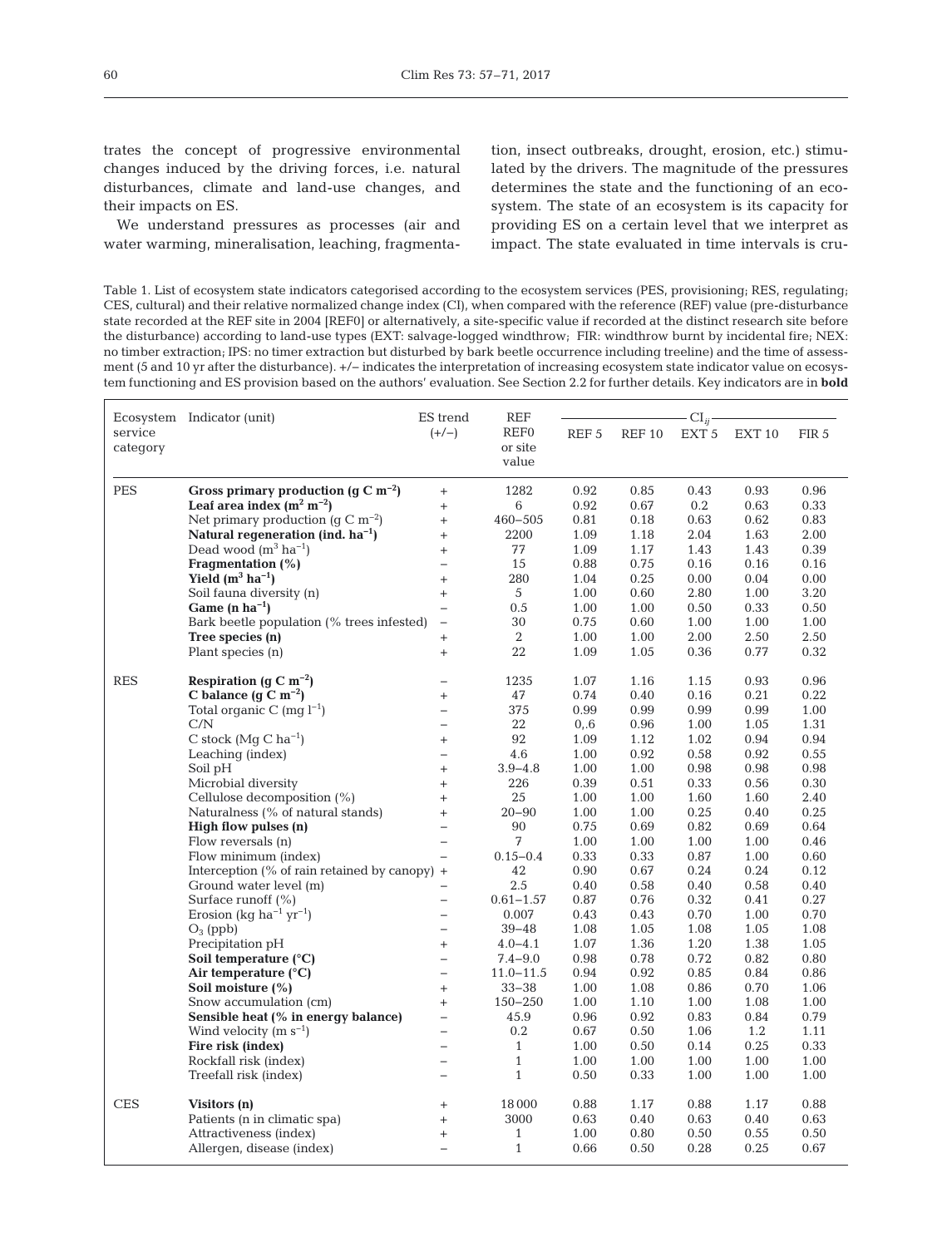cial for the detection of changes in state, in our case before and after (5 and 10 yr after the windthrow disturbance in 2004). The ecosystem state before the disturbance was used to classify ES modified by different disturbance and land-use types. The impact on PES, RES and CES was analysed.

The identification and description of the ecosystem changes was based on the indicators published by scientists involved in 'windstorm research' (Fleischer 2008). The indicators presented in this study (Table 1) are physical, chemical and biological variables that describe the current status of drivers, pressures and impacts on the studied ecosystem. We summarised all published data, derived indicators and assigned them to the DPSIR categories. A total of 44 indicators were selected, which were grouped into 3 categories characterising PES (12 indicators), RES (28 indicators) and CES (4 indicators) (Table 1). Then, we classified the indicators by increasing or decreasing tendency (before the disturbance, 5 and 10 yr after) using the change index (CI). Indicators at all the sites were standardised with the reference values, applying the rule 'the higher the better' (Wang et al. 2015). We chose 2004 and the REF site as the reference for

|        | $CI_{ii}$ |                    |      |                   | Source                                                                    |  |  |  |
|--------|-----------|--------------------|------|-------------------|---------------------------------------------------------------------------|--|--|--|
| FIR 10 |           | NEX 5 NEX 10 IPS 5 |      | IPS <sub>10</sub> |                                                                           |  |  |  |
|        |           |                    |      |                   |                                                                           |  |  |  |
|        |           |                    |      |                   |                                                                           |  |  |  |
| 0.92   | 0.95      | 1.11               | 0.63 | 0.39              | Fleischer (2016)                                                          |  |  |  |
| 0.73   | 0.35      | 0.73               | 0.50 | 0.28              | Fleischer (2016)                                                          |  |  |  |
| 0.81   | 0.76      | 0.90               | 0.13 | 0.28              | Kyselová & Homolová (2012), Pajtík et al. (2015), Fleischer (2016)        |  |  |  |
| 2.51   | 3.63      | 3.77               | 1.33 | 2.13              | Jonášová et al. (2010), Šebeň et al. (2011b), Michalová (2015)            |  |  |  |
| 0.39   | 3.25      | 3.38               | 3.25 | 3.38              | Šebeň et al. (2011a)                                                      |  |  |  |
| 0.16   | 0.13      | 0.11               | 0.30 | 0.18              | Kopecká & Nováček (2009), Havašová et al. (2017)                          |  |  |  |
| 0.04   | 0.01      | 0.04               | 0.50 | 0.11              | State Forests of TANAP, Tutka (2009)                                      |  |  |  |
| 1.00   | 1.00      | 0.40               | 0.75 | 0.75              | Hloška et al. (2016)                                                      |  |  |  |
| 0.33   | 0.50      | 0.50               | 0.50 | 0.25              | <b>State Forests of TANAP</b>                                             |  |  |  |
| 1.00   | 0.86      | 0.75               | 0.50 | 0.40              | Nikolov et al. (2014)                                                     |  |  |  |
| 3.50   | 0.50      | 0.50               | 1.00 | 1.00              | Sebeň et al. (2011b), Fleischer (2016)                                    |  |  |  |
| 0.54   | 0.63      | 1.00               | 1.12 | 1.31              | Máliš et al. (2015)                                                       |  |  |  |
| 0.97   | 0.98      | 0.88               | 0.73 | 0.78              | Fleischer (2016)                                                          |  |  |  |
| 0.25   | 0.45      | 0.49               | 0.06 | 0.04              | Fleischer (2016)                                                          |  |  |  |
| 1.00   | 1.00      | 1.00               | 1.00 | 1.00              | Ziegler (2007), Frič & Škvarenina (2008)                                  |  |  |  |
| 1.29   | 1.16      | 1.10               | 1.00 | 1.05              | Don et al. (2012), Hanajík & Šimonovičová (2015), Gömöryová et al. (2017) |  |  |  |
| 0.96   | 1.00      | 0.98               | 1.00 | 0.97              | Don et al. (2012), (2015)                                                 |  |  |  |
| 0.90   | 0.55      | 0.94               | 0.84 | 0.82              | Bischoff et al. (2008), Fleischer (2014)                                  |  |  |  |
| 1.00   | 1.13      | 1.08               | 1.00 | 1.00              | Šimkovič et al. (2009), Gömöryová et al. (2017)                           |  |  |  |
| 0.52   | 0.74      | 0.81               | 0.39 | 0.40              | Gömöryová et al. (2017)                                                   |  |  |  |
| 1.60   | 2.60      | 1.60               | 1.25 | 1.40              | Kyselová & Homolová (2011), Z. Kyselová (pers. comm.)                     |  |  |  |
| 0.75   | 1.29      | 1.29               | 1.00 | 1.00              | www.lesytanap.sk                                                          |  |  |  |
| 0.56   | 0.64      | 0.56               | 0.64 | 0.56              | Holko et al. (2012), Holko & Škoda (2016)                                 |  |  |  |
| 0.35   |           |                    |      |                   | Holko et al. (2012), Holko & Škoda (2016)                                 |  |  |  |
|        | 0.46      | 0.35               | 0.46 | 0.46              |                                                                           |  |  |  |
| 0.25   | 0.70      | 0.25               | 0.70 | 0.40              | Holko et al. (2012), Holko & Škoda (2016)                                 |  |  |  |
| 0.36   | 0.52      | 0.66               | 0.53 | 0.36              | Fleischer (2014)                                                          |  |  |  |
| 0.58   | 0.40      | 0.58               | 0.40 | $0.58\,$          | Bičárová (2011), S. Bičárová (pers. comm.)                                |  |  |  |
| 0.34   | 0.76      | 0.87               | 0.89 | 0.89              | Sitko et al. (2011)                                                       |  |  |  |
| 1.00   | 0.70      | 1.00               | 0.70 | 0.09              | Sitko et al. (2011)                                                       |  |  |  |
| 1.05   | 1.05      | 1.08               | 1.06 | 1.17              | Bičárová et al. (2015)                                                    |  |  |  |
| 1.34   | 1.13      | 1.35               | 1.12 | 1.35              | Fleischer (2014)                                                          |  |  |  |
| 0.89   | 0.92      | 0.88               | 0.93 | 0.88              | Fleischer $(2014)$ , Fleischer $(2016)$                                   |  |  |  |
| 0.84   | 0.85      | 0.83               | 0.85 | 0.79              | Matejka & Fleischer (2011), Fleischer (2014)                              |  |  |  |
| 1.09   | 1.02      | 0.95               | 1.11 | 1.05              | Fleischer (2016),                                                         |  |  |  |
| 1.08   | 1.00      | 1.07               | 1.00 | 1.00              | Bartík et al. (2014)                                                      |  |  |  |
| 1.56   | 0.75      | 3.85               | 0.88 | 0.81              | Fleischer et al. (2012), Fleischer (2014)                                 |  |  |  |
| 1.25   | 1.06      | 1.13               | 0.28 | 0.15              | P. Fleischer (unpubl.)                                                    |  |  |  |
| 0.33   | 0.10      | 0.25               | 0.14 | 0.11              | www.lesytanap.sk                                                          |  |  |  |
| 1.00   | 1.00      | 1.00               | 0.25 | 0.25              | www.lesytanap.sk                                                          |  |  |  |
| 1.00   | 0.50      | 0.50               | 0.14 | 0.11              | Kajba et al. (2013), www.lesytanap.sk                                     |  |  |  |
| 1.17   | 0.88      | 1.17               | 0.88 | 1.17              | www.lesytanap.sk                                                          |  |  |  |
| 0.40   | 0.63      | 0.40               | 0.63 | 0.40              | Božíková (2009), J. Božíková (pers. comm.)                                |  |  |  |
| 0.55   | 0.50      | 0.55               | 0.50 | 0.50              | Vyskot et al. (2007), Čekovská (2013)                                     |  |  |  |
| 0.25   | 0.66      | 0.33               | 0.50 | 0.50              | Turčeková et al. (2014), Homolová et al. (2015)                           |  |  |  |
|        |           |                    |      |                   |                                                                           |  |  |  |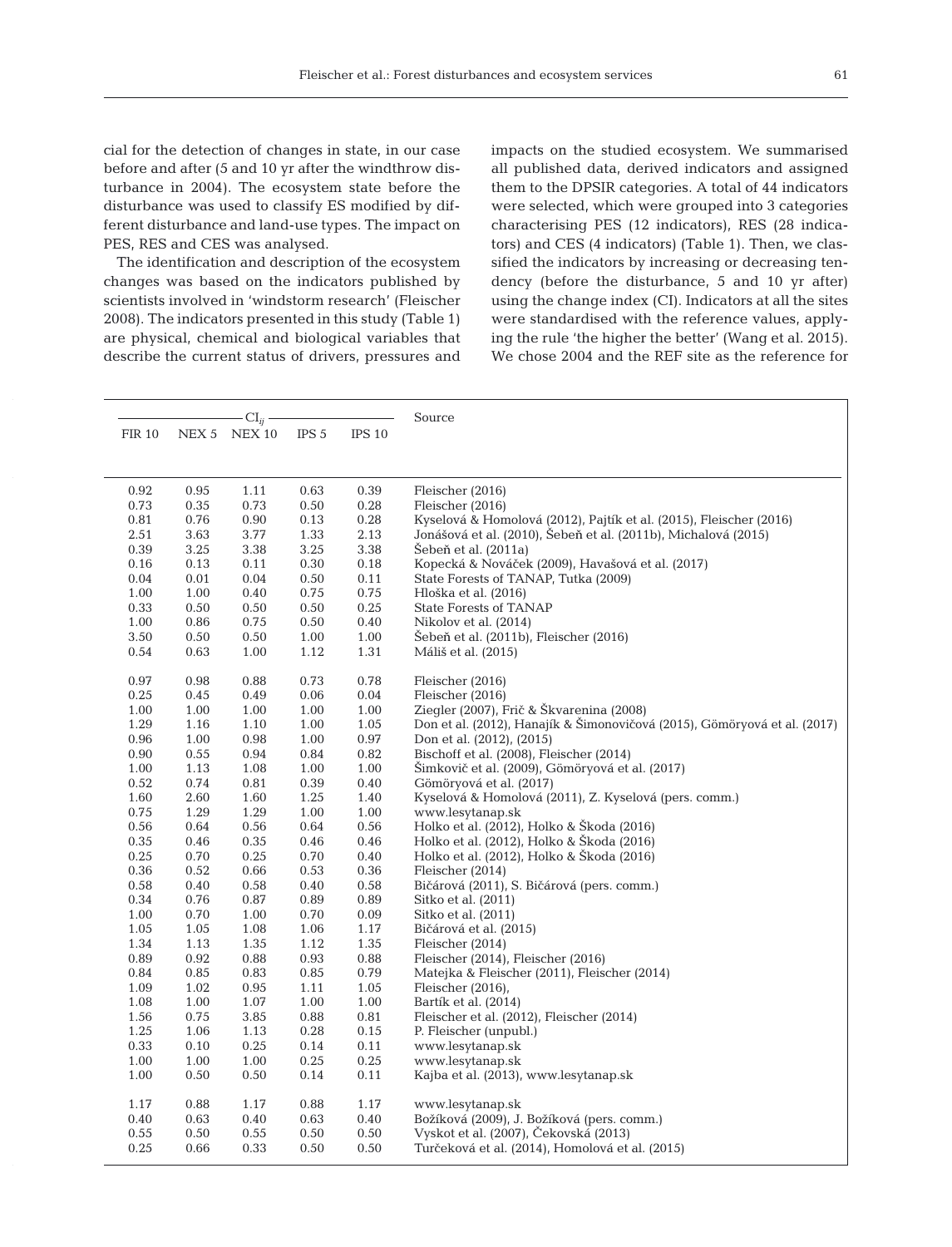this analysis (hereafter REF0). In a limited number of cases (where available), pre-disturbance values at disturbed sites were used as a reference. Two types of formula were applied to standardise the indicator values, reflecting their different temporal dynamics (increasing, decreasing) and impact (positive, negative) on the ES:

$$
CI_{ij} = \frac{REF0}{x_{ij}}
$$
 (increasing value increases ES)  

$$
CI_{ij} = \frac{x_{ij}}{REF0}
$$
 (increasing value decreases ES) (1)

where  $x_{ij}$  is the state indicator real value, *i* is disturbance and land-use type (EXT, FIR, NEX, IPS, REF) and *j* is temporal category (5 and 10 yr after the disturbance).

CI value <1 indicated a decline and values >1 indicated an increase in ES compared with pre-disturbance conditions. The average CI value was calculated for each ES category from all the indicators. The development trajectories (differences among the study sites) were evaluated using principal component analysis (PCA). A descriptive classification of the indicator change (positive or negative) on the ES was based on a literature review (Thom & Seidl 2016) and the authors' interpretation (Table 1).

The relevance of the indicators for the ES was assessed *post priori*. The key indicators were identified in 2 steps. First, using exploratory factor analysis (EFA; R Development Core Team 2008), the groups of indicators were identified following the approach outlined by Bryce et al. (2016). Alternatively, in cases where the statistical interpretation was uncertain, we applied an expert estimation approach (Grêt-Regamey et al. 2015). Second, the most relevant indicators were selected by correlation analysis. The indicator with the highest correlation to other indicators inside the statistically or intentionally derived groups was denoted as the key indicator.

#### **3. RESULTS**

Repeated disturbances, climate and land-use changes have had a significant impact on the state of the forest ecosystem and its functioning in the study area. Large windthrow events (in 2004 and 2014) and consequent bark beetle outbreaks damaged 200  $km<sup>2</sup>$  of the forest during the study period, which represents half of the TANAP forest area. In recent decades, increasing air temperature has been recorded at meteorological stations located in the vicinity of the Tatra Mountains. As an example, Fig. 2 shows data from Tatranská Lomnica (elevation 830 m a.s.l.), where measurements started in 1898. The largest windthrow disturbances in the Tatra Mountains during the last 100 yr were plotted against the backdrop of the annual average temperature and indicate that the most recent windthrow disturbances (2004 and 2014) coincided with extremely high air temperatures. This synergy of drivers has a large impact on the forest in the Tatra Mountains. As shown later, higher temperatures resulted in a larger bark beetle population, increased fire risk, etc.

Key results regarding the positive or negative values of ecosystem state indicators are presented in Table 1. A visual interpretation of the ES before and after the disturbances is given in Fig. 3. ES was calculated for each ES category (PES, RES and CES) as an average of all the indicators. Distinct groups of indicators resulted from the application of the statistical EFA and were supplemented by the expert knowledge method. In both cases, a correlation ana lysis identified the most representative indicators (Table 1). A more detailed description of the ES indicators is elaborated below.

#### **3.1. PES**

Timber yield after disturbances declined to almost zero and the value of timber losses reached €18 million (Tutka 2009). Gross primary production (GPP) was initially strongly reduced by the wind disturbances (50% reduction), but the recovery in recent years has been very fast. Ten years after the disturbances, the GPP for some land-use types (FIR, NEX) reached or even exceeded the pre-disturbance state (Fleischer 2016). Increasing GPP was closely related to the increase in the vegetation cover indicated by



Fig. 2. Mean annual air temperature (Tatranská Lomnica, elevation 830 m a.s.l., period 1898–2015) and windstorm damage (million m<sup>3</sup> of fallen trees). Source: State Forests of TANAP and the Slovak Hydrometeorological Institute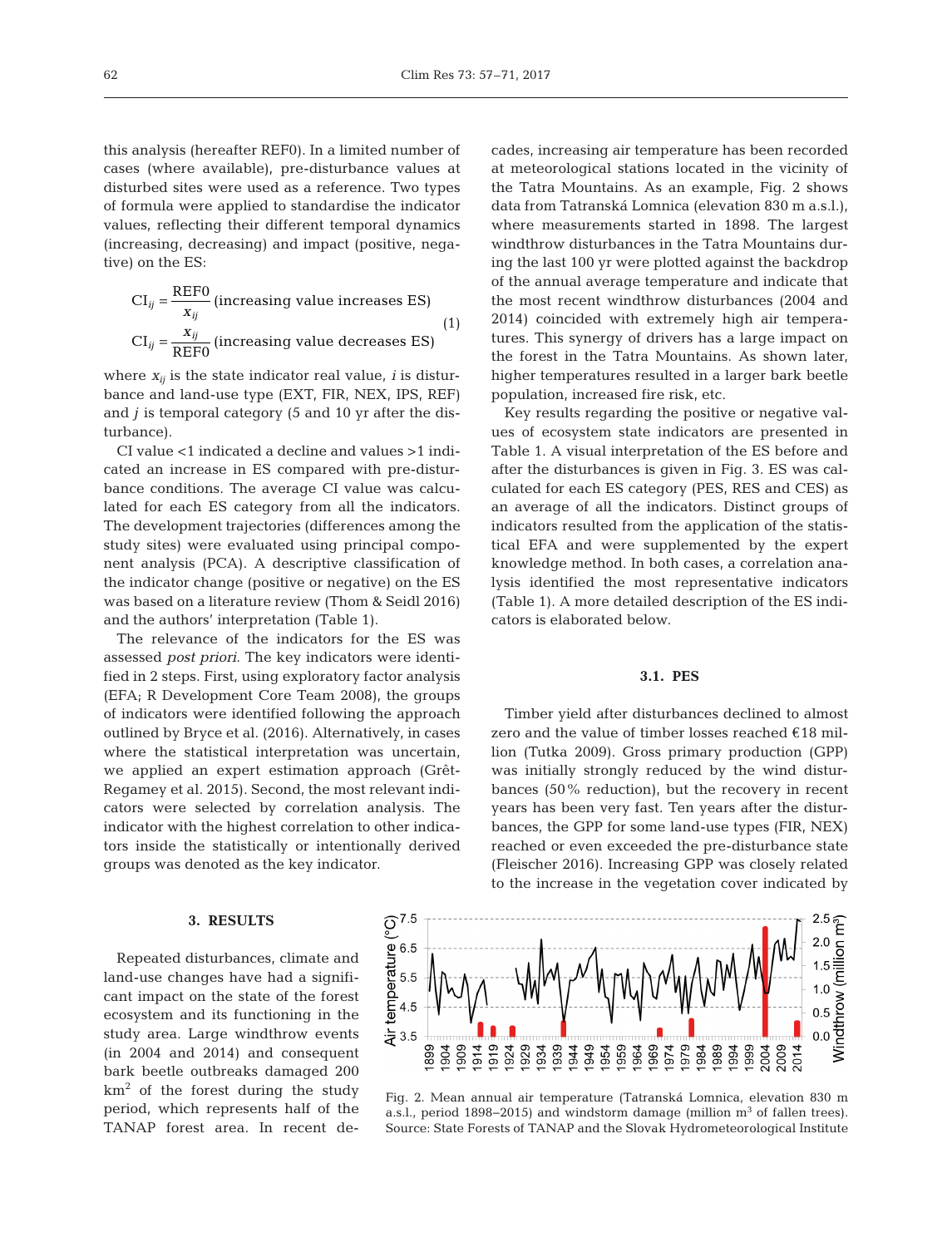

Fig. 3. Trajectories of provisioning (PES), regulating (RES) and cultural (CES) ecosystem services before the disturbance (0) and 5 and 10 yr after the disturbance at sites with different disturbance and land-use practices: REF: reference; EXT:extracted windthrow; FIR: burnt extracted windthrow; NEX: non-extracted windthrow; IPS: non-extracted site disturbed by bark beetle. Temporal values represent the average normalised change index  $|CI|$  of ecosystem service provision indicators  $(n = 12$  for PES,  $n = 28$  for RES and  $n = 4$  for CES)

the leaf area index (LAI; Fleischer et al. 2015, Fleischer 2016). A different situation occurred at the treeline, which was disturbed by bark beetle occurrence. The current GPP is 39% of the pre-disturbance value and the vegetation cover features sparse successional vegetation in formerly closed canopy stands.

The ground vegetation biomass increased after the windthrow disturbance at all sites. The aboveground biomass was almost identical on both salvage-logged and non-intervention windthrow sites  $(9300 \text{ kg } \text{ha}^{-1})$ . The annual biomass stocks culminated 5−7 yr after the disturbance, with the highest value observed on the burnt windthrow (FIR) site (Kyselová & Homolová 2012). In the following years, the biomass declined, mostly in the salvage-logged sites (Fleischer 2016). The decline resulted in a slight reduction of PES. Both grass and herb species assemblages did not differ considerably but the salvage logging in the EXT site favoured colonisation rate and an increase in the abundance of early successional tree species. The differences in the natural regeneration of Norway spruce ranged from a few more up to 6-fold more trees per study site in favour of the non-intervention sites compared with the salvage-logged site during early post-disturbance years. In more recent years, the difference has begun to disappear due to factors such as competition from the surrounding vegetation (e.g. Jonášová et al. 2010, Šebeň et al. 2011b, Máliš et al. 2015, Michalová 2015). Jonášová et al. (2010) mentioned mechanical de struction during logging as responsible for a poorer regeneration of Norway spruce in EXT. At the same time, the salvage-logged sites EXT and FIR have accommodated a considerably larger number of pioneer broadleaved species, i.e. birch, willow and rowan. Due to reforestation in sites with intervention (EXT, FIR), the number of so-called climax species

has been much higher than in both reference (REF) and non-intervention (NEX) sites. Nonetheless, Norway spruce remains the dominant tree species for both land-use types (Fleischer 2016).

With respect to dead wood, Šebeň et al. (2011a) found  $346 \pm 75$  m<sup>3</sup> ha<sup>-1</sup> of dead wood in the NEX site. In the managed EXT site, the amount was  $86 \pm 12$  m<sup>3</sup> ha<sup>-1</sup>. Necromass in the undisturbed forest with traditional management was  $49 \pm 4$  m<sup>3</sup> ha<sup>-1</sup>. The amount of dead wood increased in the IPS site where no pest control measures were applied. In this context, the European spruce bark beetle *Ips typographus* is the most important insect that affects the forests in the Tatra Mountains. During the first 2 yr after the windthrow disturbance, its population developed in fallen trees with no outward impact. The largest area was disturbed during the following 2 yr and hit even the treeline (Økland et al. 2016). It should be noted that according to Nikolov et al. (2014), unmanaged sites in nature reserves (roughly 400 ha) were a source of an enormous increase in the bark beetle population. Overall, more than  $70 \text{ km}^2$  of mature Norway spruce stands were destroyed by the bark beetle (www.lesytanap.sk, Nikolov et al. 2014). Surprisingly, natural bark beetle enemies (e.g. *Thanasimus formicarius*, *Scoloposcelis pulchela*, *Medetera signaticornis)* were unable to exert any control function (Gubka et al. 2010).

PES were substantially reduced by forest fragmentation. The length of forest edges immediately after the windfall of 2004 remained almost the same as in the pre-disturbance state (Kopecká & Nováček 2009). However, considerable forest fragmentation emerged later due to bark beetle outbreaks (Hlásny et al. 2010), reducing PES mostly at the IPS site.

Water availability, water balance and drinking water quality were included in RES, but might be partly con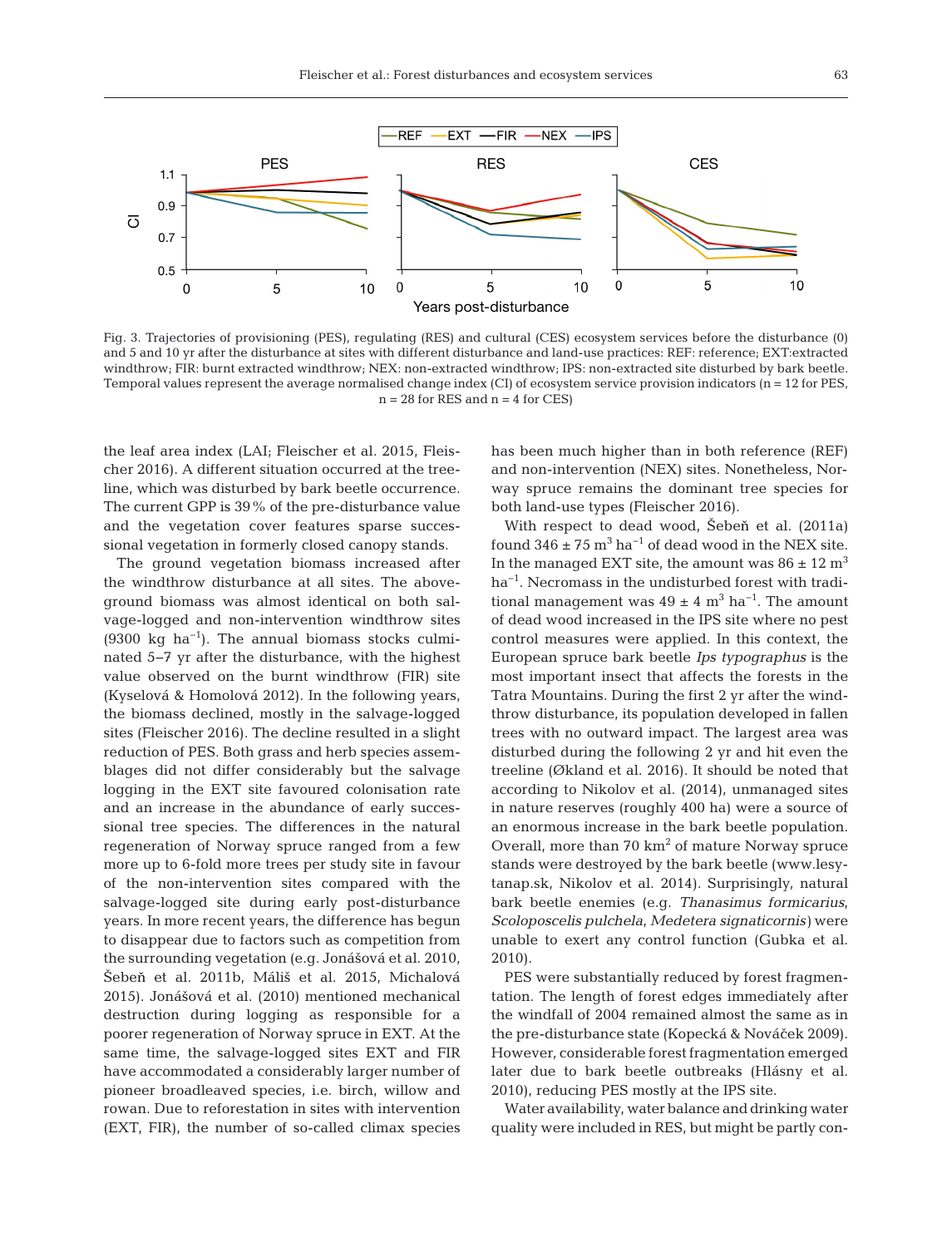sidered as PES. Since these indicators remained almost unchanged (Holko et al. 2009, 2012, Holko & Škoda 2016), water-related PES remained stable. Streams flowing through the windthrow areas showed a higher content of nitrogen compounds for 2−3 yr after the disturbance (Fleischer & Homolová 2011).

Average CI values in PES after 5 and 10 yr slightly decreased from 0.97 to 0.93 (Fig. 3). A larger decline was observed in salvage-logged (EXT, FIR) than in non-intervention sites (NEX, IPS). The largest difference (CI = 0.75) was documented at REF 10 yr after the disturbance, which nevertheless was caused by another windthrow event that occurred in May 2014.

#### **3.2. RES**

Generally, RES declined after the disturbances more profoundly than PES. The average CI values were 0.81 and 0.84, 5 and 10 yr after the disturbance, respectively (Fig. 3). In the first 5-yr period, the average CI declined in all the study sites. In the second period, the decline continued at the IPS and REF sites. The largest declines were observed in carbon sequestration, natural structure, interception, surface runoff and fire risk (Table 1). Less evident declines were observed in parameters describing soil water quality, such as total organic carbon and nitrogen content (Ziegler 2007, Bischoff et al. 2008, Fri< & Škvarenina 2008, Fleischer & Homolová 2011). Soil physical properties (Fleischer & Koreň 2009, Hanajík & Šimo novičová 2015) remained almost unchanged. Stable soil prevented an increase in overland flow generation, soil moisture changes and erosion (Šimkovi< et al. 2009, Novák & Šurda 2010). These processes are generally expected as a consequence of dramatic change in interception and transpiration after canopy destruction (Kňava et al. 2007, Fleischer 2014). Although the surface runoff and particle transport increased several-fold on salvage-logged sites (EXT, REF), the magnitude of erosion was still classified as negligible (<0.7 kg ha<sup>-1</sup> yr<sup>-1</sup>) for all the disturbance and land-use types (Sitko et al. 2011). Rojan (2015) found pronounced erosion on forest roads used for timber transport, but the area affected was only a few hectares and the recovery was very fast. Water balance, runoff and retention were primarily controlled by precipitation regime and soil-geology properties that were not affected by the disturbance type and subsequent land-use practices (Kňava et al. 2007, Holko et al. 2009, 2012, Novák & Kňava 2009, Novák & Šurda 2010, Bi<árová & Holko 2013, Bartík et al. 2014).

Some RES indicators were significantly affected by air temperature. An increase in air temperature caused by the windthrow disturbance was recorded at all the sites. The average air temperature during the growing season increased by 2 °C in all disturbed sites compared with the intact forest in the first 5 yr (Fleischer et al. 2012). The increased air and soil temperature in salvage-logged sites shortly after the disturbance induced heat stress and a large mortality of young trees (Mišíková & Škvarenina 2009). Extracted and mostly burnt sites (EXT, FIR) suffered from increased sensible heat flux in early stages after the disturbances (Matejka & Fleischer 2011). Soil moisture, a very variable indicator (Novák & Šurda 2010), was more sensitive to the type of land-use practice (bare soil in extracted sites) in the early stage of succession. A few years later, the new vegetation cover eliminated earlier extremes and differences (Fleischer & Koreň 2009). The difference in the air temperature during the growing season between REF and disturbed sites declined to 1.5  $\degree$ C after 10 yr. Warmer soil stimulated more intensive soil respiration, which reduced RES. We found temporarily increased soil respiration in the salvage-logged sites, and a surprisingly large soil  $CO<sub>2</sub>$  efflux was measured close to the treeline. Canopy destruction caused by the bark beetle outbreak increased soil temperature mostly on steep, south-facing slopes. Such a change stimulated mineralisation of the thick soil organic layer and a large  $CO<sub>2</sub>$  efflux.

Excepting the effects of increased air temperature caused by the forest destruction, meteorological conditions also had a significant influence on ES. In 2015, the mean growing-season (May− August) air temperature above the treeline exceeded the longterm reference normal (1930− 1960) by 2.0 °C. Such a temperature increase has been projected by regional climate change models for the time horizon 2050− 2070 (Melo et al. 2013). Two, instead of the usual one, bark beetle *Ips typographus* generations developed in standing forest as a result of the high air temperature. Three generations developed in fallen trees with eliminated transpiration, which increased pressure on the remaining stands (Fleischer et al. 2016). Dead, frequently falling trees pose a high risk for tourists (Kajba et al. 2013) and preventive measures require large investments. The tree dieback has also increased the risk of falling rocks, mostly at the treeline damaged by bark beetle, which has strongly reduced RES. Warmer weather is correlated with fire risk in the Tatra region (Brunette et al. 2015) and thus re duced RES. Fire risk also significantly increased due to the large amounts of fuelwood that was mostly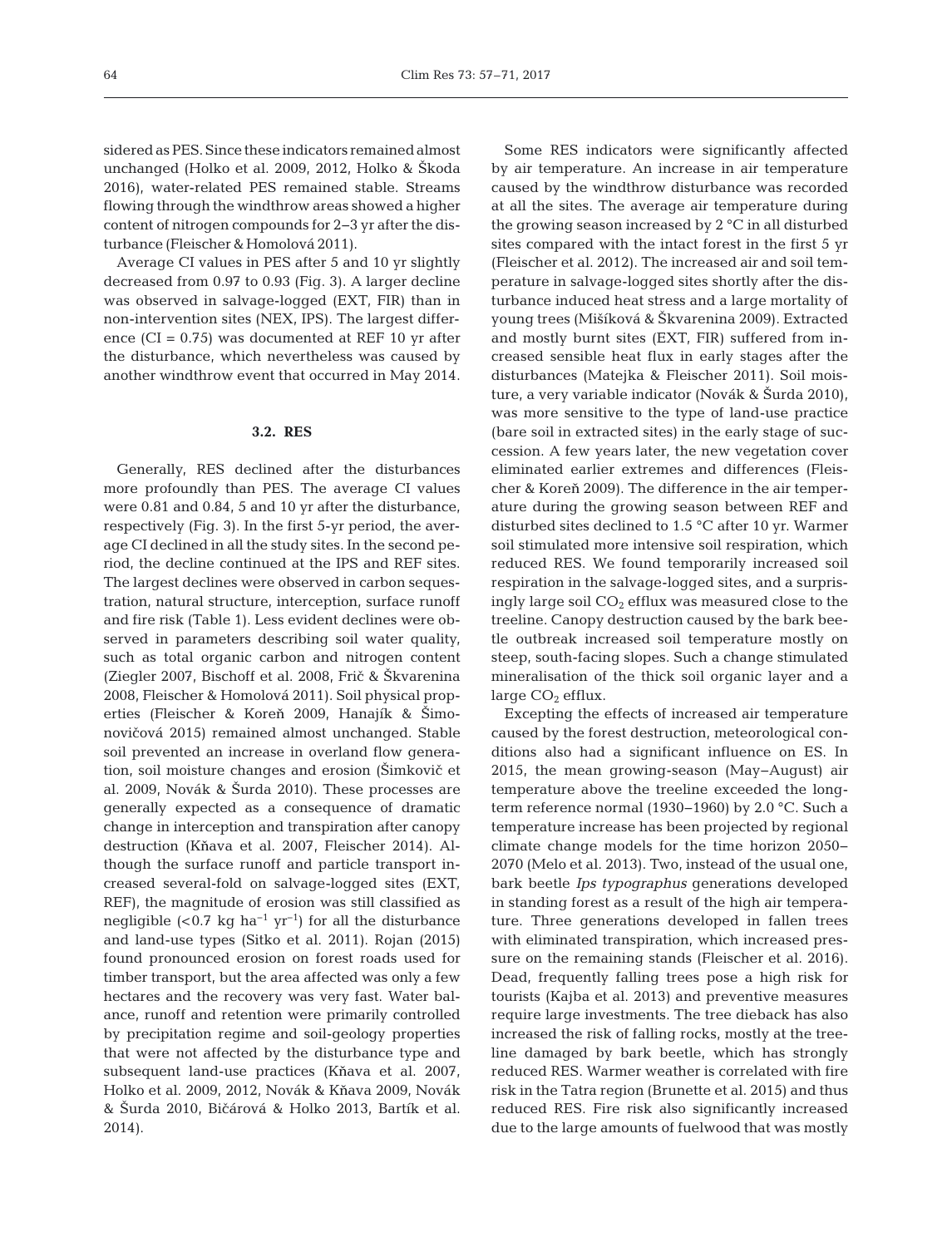available in stands without salvage logging (NEX, IPS). Forestry evidence (www.lesytanap.sk) showed that more than 40 fires have occurred in the windthrow sites since 2005. Open, disturbed sites have boosted the spread of different plant and animal diseases (Turčeková et al. 2014), which was also interpreted as a decline of RES.

In contrast, the increased temperature positively stimulated the activity of soil microorganisms (Don et al. 2012), even though the differences in microorganism communities related to disturbance and land-use categories have remained rather limited even on ecologically contrasting sites (Gömöryová et al. 2008, 2011). The increased abundance of microorganisms, fungi (Hanajík & Šimonovičová 2015) and vegetation growth indicate the recovery of the ecosystem and related ES. High temperature and sufficient precipitation in recent years supported carbon sequestration. The disturbances immediately turned all the affected sites into large carbon sources. Ten years after the disturbance, the carbon balance was still slightly negative. The only case with a narrow positive balance was identified at the non-intervention site (NEX). This is a result of the highest LAI and a high proportion of naturally regenerated Norway spruce (Fleischer 2016).

Decline of the dangerous tropospheric ozone  $(O_3)$ concentration after the disturbances was observed. The previously high  $O_3$  concentration above the treeline was understood to be one of the most important pressures on forest health (Bičárová & Fleischer 2006). The destruction of the forest reduced the natural precursors (volatile organic compounds) for ozone formation (Bičárová et al. 2015) produced by the conifers. Similarly, the reduced canopy led to a reduction of precipitation water dripping and stemflow, which would otherwise have channelled pollution deposition into the soil (Fleischer 2014).

# **3.3. CES**

CES declined (Fig. 3) 5 yr after the disturbances to  $CI = 0.67$  and this tendency continued ( $CI = 0.63$  after 10 yr). In terms of CES, Božíková (2009) reported a decline in the clientele of the local climatic spas after the windstorm of 2004. Currently, allergens from grasses, birch and poplar are abundant in all sites. According to Vyskot et al. (2007), recreational and health-related forest CES have been reduced by 35−37% due to forest destruction. Čekovská (2013) interviewed visitors  $(n = 138)$  and concluded that the images of vast wind forest destruction lowered the

aesthetic appeal and thus also the recreational value of the area as perceived by the public. An increasing number of visitors passing the treeline induced a higher risk of injury through falling trees in the bark beetle-affected areas (Kajba et al. 2013). Most of the above indicators were below the pre-disturbance state and thus indicate the decline of CES provision. Education is one of the few indicators that has increased as the disturbance events have become an important source of information for research, education, practical forestry and nature conservation (Fleischer 2014, Pichler 2015).

PCA analysis revealed a temporal post-disturbance increase of disparity across the 5 study sites (Fig. 4). Before the disturbance in 2004, the environmental conditions at all sites were very similar, as indicated by small distances among the indicator values. The differences increased during the first 5 yr after the disturbances. In the following period (5−10 yr), the differences notably declined, especially among differently managed windthrow sites (EXT, NEX) and different disturbance factors (wind at EXT and fire at FIR). The development at the IPS site (damaged by bark beetle and unmanaged) was notably different; it documented a very sensitive response of the ecosystem at the tree line.

#### **4. DISCUSSION**

The DPSIR framework is usually presented as a linear chain or a circle with limited capability for indepth analyses and is sometimes considered inappropriate as an analytical tool (Maxim et al. 2009). However, there are also positive examples that the DPSIR framework can reflect the complexity of many interacting factors, some of which may represent



Fig. 4. Principal component analysis based on 44 ecosystem state indicators depicting temporal changes and differences among the study sites with different disturbance and land-use practices. See Fig. 3 for abbreviations and details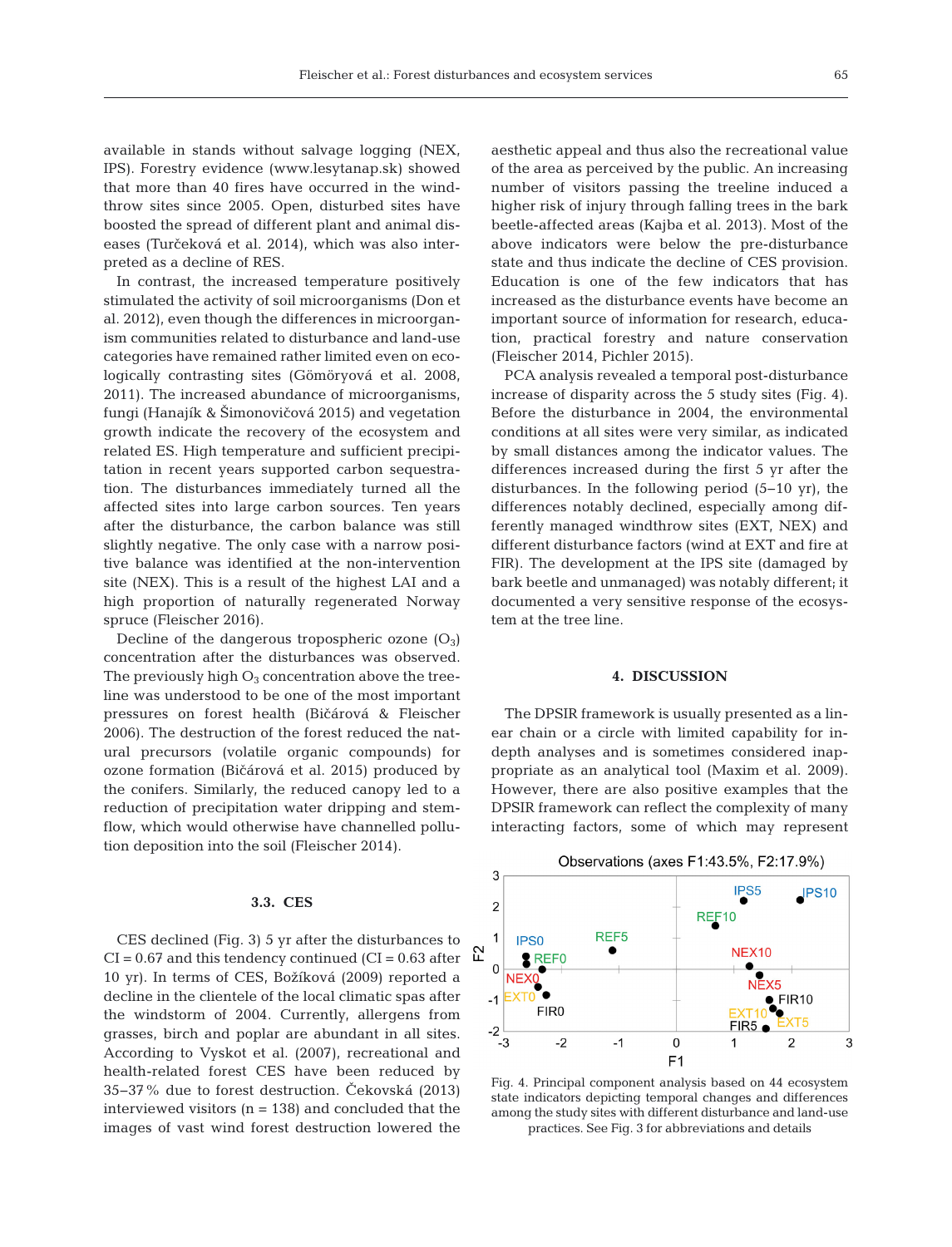highly nonlinear dynamics (EEA 2005, Niemeijer & de Groot 2008, Wolfslehner & Vacik 2008).

The relevance of indicators used in the DPSIR frameworks for the whole system functioning is often expressed by its weight (Wolfslehner & Vacik 2008). We intentionally gave the same weight to each indicator to avoid a subjective judgement. The approach chosen has some limitations, e.g. occurrence of redundant information, which can bias the interpretation of ES calculated as an average from all indicators. Statistical selection of relevant key indicators often yielded sets with difficult or even unrealistic interpretations. When selecting the key ES indicators, we also considered local expert knowledge available at the Tatra National Park Research Station. Contrary to the key indicators selected by EFA, an expert estimation provided less correlated but more realistic relations. Such an approach based on the local expert knowledge was shown to reduce uncertainties in the estimation of future ES in the Alpine environment (Grêt-Regamey et al. 2015). Among the most informative indicators are those used for forest ES mapping in Europe e.g. risk protection, biomass production, carbon sequestration, habitat provision, recreation, etc. (Barredo et al. 2015), or for sustainable forest management e.g. growth and harvest, browsing, natural regeneration, tree species composition, woody debris, biodiversity loss, etc. (Wolfslehner & Vacik 2008). These indicators are more ES-specific and thus more suitable for further assessment, reporting and comparison of the ES status in the Tatra Mountains.

The concept offers an opportunity to affiliate desirable or consensus-based weight to any of the indicators used and to interpret the provisioning of ES not only from the viewpoint of economic gains or purely environmental protection, but from a much broader perspective. This includes sustained ability to yield a wide array of ES, which is important for the local population and Tatra National Park itself. We believe that this perspective is supported by the need to move away from area- and habitat-based assessment methods for both biodiversity and ecosystem services towards functional assessment at the landscape level, as highlighted by Tallis et al. (2015).

The set of indicators used in this study is based on published and available data dedicated to the ecosystem state before and after large-scale disturbances in the Tatra Mountains. As expected, not all the published data were temporally and spatially appropriate. A lot of data covered only a certain period (usually a short period after the disturbance), or focused only on limited disturbance type (e.g. fire), and therefore were excluded from the assessment.

The term 'impact' in the DPSIR framework usually implies negative environmental consequences of human activities. But there is substantial evidence that proactive management might successfully assist to sustain and maximise ES. Rounsevell et al. (2010) and Kelble et al. (2013) included ES directly into the DPSIR framework in lieu of impacts, thereby casting fresh light on how ecosystems function and produce ES, thus showing the capacity to provide more comprehensive information to decision-makers.

The response of the forest ecosystems in the Tatra Mountains to extensive disturbances exacerbated by climate and land-use changes has indicated a decline in ES provisioning. The biggest differences between the pre- and post-disturbance ecosystem capacity were recorded in the CES and RES in all disturbance and land-use categories.

It should be noted that ES also declined in the reference site. RES and CES declined in the first 5-yr period, whereas PES notably declined later. The decline of ES in the first 5 yr period resulted from individual tree dieback caused mostly by bark beetle. A steep decline in the second period was caused by the 2014 windthrow event. The ecosystem state and ES decline at the reference site are seen as consequences of synergies among the key driving forces (warmer climate, more frequent windstorms, impact of forest management and land-use changes) that affect the entire region of the Tatra Mountains.

The comparison of ES across the study sites showed that, as expected, the largest decline in the PES category was found in yield parameters. Ten years after disturbance, the CI values in all disturbed sites ranged from 0 to 0.11, indicating a pronounced decline in ES. The same negative effect is associated with canopy fragmentation. The differences in PES among the sites were observed mainly in the amount of deadwood, the intensity of natural regeneration and the diversity of tree species. Deadwood in nonintervention sites (NEX, IPS) exceeded that in reference and intervention sites (REF, EXT) 3-fold. Similarly, the CI for natural regeneration was highest at the NEX site. In contrast to the EXT and FIR sites, the NEX site showed the lowest tree species diversity. Surprisingly, little differences among the sites were found in photosynthesis rate (GPP) even in the first 5 yr after the windthrow disturbance (with the exception of the EXT site).

The decline in RES was the major concern when post-disturbance management strategies were discussed (Koreň 2015). Ten years after the windthrow disturbance, the wind-disturbed sites assimilated almost the same amount of carbon as the former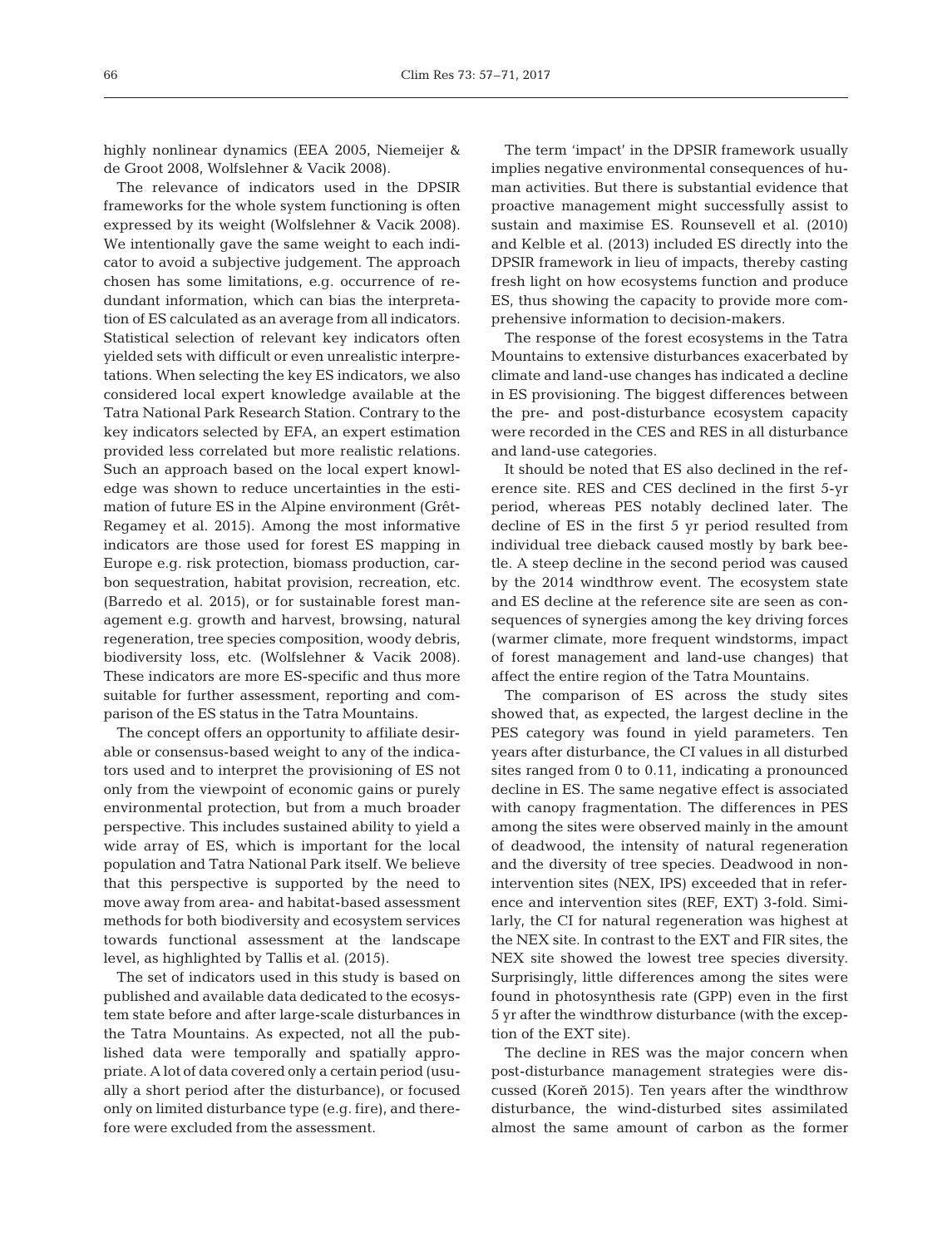mature forest. The NEX site assimilated even more carbon. The lowest assimilation rate was found at the IPS site. Fast recovery of the windthrow and fire sites was documented by a growing vegetation cover, expressed as LAI. The highest LAI was again found in the NEX site. IPS was the only site where LAI declined.

RES at the EXT and FIR sites 10 yr after the windthrow disturbance almost reached the pre-disturbance level. REF and IPS sites featured continuation of the decline caused by the windthrow and bark beetle mainly due to the subsequent windthrow event. The amount of respired  $CO<sub>2</sub>$  increased at all the study sites except at REF. It caused an obvious, large reduction in carbon sequestration. Except the NEX site, all the sites acted as carbon sources 10 yr after disturbance. The largest decline  $(CI = 0.04)$  was found at the IPS site. The CI at the salvage-logged sites (EXT, FIR) was influenced by change in natural composition and structure due to reforestation of the windthrow.

The energy balance (sensible heat) was found to be one of the most influential indicators for the overall CI of RES provision. The microclimate generated by fallen, unremoved wood at the NEX site reduced the heat impact 4 times more effectively than that at the reference site. Slight water erosion occurred during the first assessment period. The erosion was later eliminated by fast vegetation growth with the exception of the IPS site. The IPS site is located on steeper slopes and soil is more vulnerable to fine particle transport.

CES featured the lowest differences across the study sites. A relatively short distance between the study sites made it difficult to separate the number of visitors or their perception of attractiveness to distinct sites. The occurrence of allergens reduced CES most evidently  $(CI = 0.25)$  at the EXT and FIR sites.

With regard to biodiversity, available data on, for example, soil fauna or ungulates population, indicated only small differences among either disturbance or management types. Generally, biodiversity increased in disturbed ecosystems, which supports the idea of a so-called 'disturbance paradox' (Thom & Seidl 2016).

Significant and previously unknown changes oc curred at the treeline. Forest ecosystems on the lee side of the Tatra Mountains are affected by significant disturbances caused by downslope winds in an approximately 60 yr cycle (Holeksa et al. 2016). Short periods between disturbances create conditions for the formation of fairly uniform forests, which are vulnerable to abiotic and biotic agents (Zielonka et al. 2010, Fleischer & Homolová 2011). Because the stands at the treeline are usually unaffected by this type of windstorm, late-stage succession forests were able to develop (Fleischer & Koreň 2009). Most of the treeline forests are more natural and show much higher structural complexity than other mountain forests in the Tatra Mountains. Despite a severe climate and long-lasting air pollution impact (Bowman et al. 2008, Fleischer 2014), the treeline had remained stable for a long time. The situation has changed in the last decade due to enormous bark beetle pressure generated by increasing air temperature (Fleischer et al. 2016, Økland et al. 2016) and dramatic changes in landuse practices (introduction of non-intervention management on one-third of the Tatra National Park forest area). A further massive impact on the remaining forest at the treeline is expected in the following years. These findings support the predictions of Hlásny & Turčáni (2013) and Hlásny et al. (2014) on the limited sustainability of Norway spruce forests in Central Europe associated with a climate change impact on spruce forest in the entire Carpathians.

Warm and wet summers have prevailed since 2004 and have probably facilitated the fast and successful recovery processes. Intense growth of young trees (positively interpreted from PES and RES due to carbon storage) was the reason for poor rooting and destruction of hundreds of hectares of 10 yr old stands by the windstorm in 2014 (Pajtík et al. 2015). This event suggested that positive experience with forest regeneration and certain adaptation to disturbance does not necessarily imply continuation of the same patterns and dynamics under changing conditions (Vido 2015).

Climate change is expected to cause additional changes in the Tatra Mountains. Melo et al. (2013) classified the Tatra Mountains as the most climate change-threatened region in the Carpathians. Ac cording to bioclimatological ranges in the 'envelope' models (Kölling 2007), the projected climate would displace the current key species (Norway spruce and European larch) outside their natural growing conditions (Fleischer 2014).

Increasing tree species diversity by planting mixed forests is one of the forest management responses to eliminate the predicted consequences of climate change. In contrast, a higher vertical and spatial heterogeneity of natural tree regeneration, which results from biological processes, might eventually lead to a higher stability of stands without forestry intervention (Bače et al. 2015, Michalová 2015).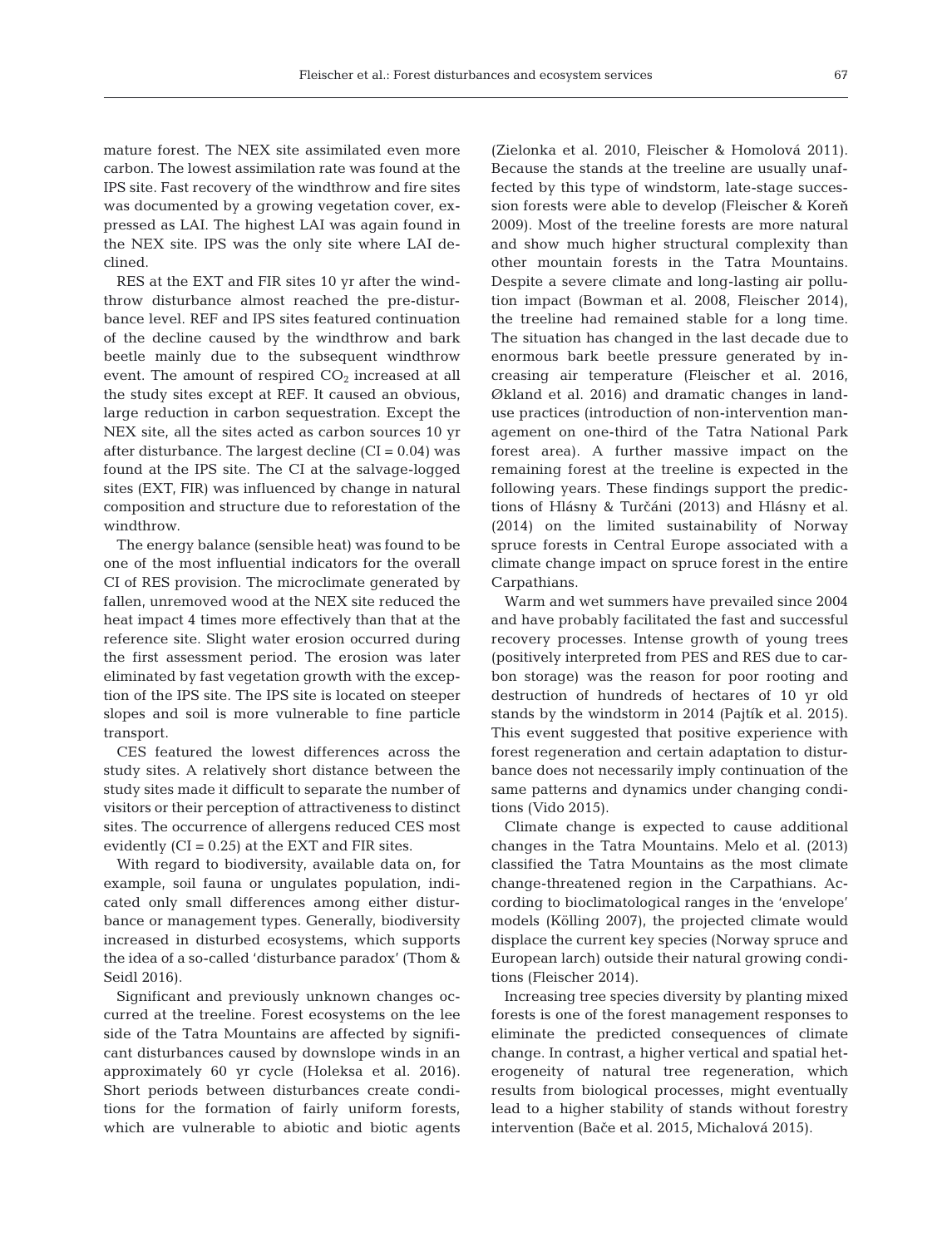## **5. CONCLUSIONS**

The CES, PES and RES analysed in the study were below the pre-disturbance levels 10 yr after the windthrow disturbance from 2004. It should be noted that the ecosystem also changed at the reference site as indicated by the decreased CI*.*

The analysis of 44 indicators of ES in the study area influenced by the disturbances, climate extremes and land-use changes showed:

• fast recovery at mountain foothills and postponed recovery at high-elevation slopes

• natural regeneration provided a limited number of tree species, while reforestation in managed sites increased diversity

• that fast and intensive regeneration occurred, especially at the non-intervention sites, which served as carbon sinks 10 yr after the windthrow disturbance. However, the naturally dominant species *Picea abies* and *Larix decidua* are sensitive to climate change. In fact, this poses a risk for forest resilience under changing climate.

• no erosion or deviation from long-term hydrological conditions

• a high degree of variability in some indicators not only among the study sites, but also within them (soil moisture, soil respiration, carbon content, soil microorganisms, vegetation biomass, etc.) early after the disturbances. This spatial heterogeneity pattern supports forest resilience (Turner et al. 2013) and, together with fast and successful regeneration at disturbed sites, provides certain optimism with regard to the future uncertain conditions.

The analysis of indicators within the DPSIR framework proved useful for obtaining up-todate information on the ecosystem state needed by decisionmakers. This is especially important in the TANAP area, because despite the enormous public response, no consensus on its future management strategy has been achieved to date (Fleischer et al. 2016).

Further research and monitoring should focus on the role of high slope, elevation, geology and soil conditions in maintaining ecosystem state and services. From the analysed indicators, we can conclude that sustainable provision of ES in the area affected by repeated natural disturbances and threatened by climate change might be constrained. The managed sites require more resource input but support more resilient ecosystems (lower biomass, higher tree diversity). In contrast, unmanaged forests require only very limited resources, but they prove to be more vulnerable to natural disturbances and to anticipated climate change.

*Acknowledgements*. This article is based on work conducted under COST Action ES1203 SENSFOR, supported by COST (European Cooperation in Science and Technology, www. cost. eu/COST\_Actions/essem/ES1203) and prepared with the support from the Slovak Grant Agency, grant numbers APVV-0480-12, APVV-0744-12, APVV-15-0425, APVV-14- 0086, APVV-15-0176, APVV-15-0270, VEGA 1/0589/15, VEGA 1/0783/15 and VEGA 2/0055/15, and grant NPU I LO1415 funded by the Ministry of Education Youth and Sports of Czech Republic. We appreciate the comments of Jozef Turok and 2 anonymous reviewers that helped to improve the manuscript.

#### LITERATURE CITED

- Bač[e R, Svoboda M, Janda P, Morrissey RC and others](https://doi.org/10.1371/journal.pone.0139214) (2015) Legacy of pre-disturbance spatial pattern determines early structural diversity following severe disturbance in montane spruce forests. PLOS ONE 10: e0139214
	- Barredo JI, Bastrup-Kirk A, Teller A, Onaindia M and others (2015) Mapping and assessment of forest ecosystem and their services. Joint Research Centre, Ispra
- [Bartík M, Sitko R, Ore ák M, Slovik J, Škvarenina J \(2014\)](https://doi.org/10.2478/s11756-014-0461-x) Snow accumulation and ablation in disturbed mountain spruce forest in West Tatra Mts. Biologia (Bratisl) 69: 1492−1501
	- Bi<árová S, Fleischer P (2006) Windstorm effect on forest sources of biogenic volatile organic compound emissions in the High Tatras. Contrib Geophys Geod 36: 269−282
	- Bi<árová S, Holko L (2013) Changes of characteristics of daily precipitation and runoff in the High Tatra Mountains, Slovakia over the last fifty years. Contrib Geophys Geod 43: 157−177
	- Bičárová S, Bilčík D, Pavlendová H, Janík R, Kellerová D (2015) Ground level ozone and windstorm. Stud Tan 11: 115−124 (in Slovak)
	- Bischoff WA, Mayer S, Schrumpf M, Freibauer A (2008) Nutrient leaching from soils affected by windfall in the High Tatras. In: Windstorm research 2008, State Forest of TANAP, Tatranská Lomnica, p 8−12
- [Bowman WD, Cleveland CC, Hakada L, Hreško J, Baron JS](https://doi.org/10.1038/ngeo339) (2008) Negative impact of nitrogen deposition on soil bufferening capacity. Nat Geosci 1: 767−770
	- Božíková J (2009) Climatic spas in Slovakia. In: Pribullová A, Bi<árová S (eds) Sustainable development and bioclimate. Slovak Academy of Sciences, Stará Lesná, p 185−186
	- Brunette M, Holecy J, Sedliak M, Tucek J, Hanewinkel M (2015) An actuarial model of forest insurance against multiple natural hazards in fir (*Abies Alba* Mill.) stands in Slovakia. For Policy Econ 55: 46−57
- [Bryce R, Irvine KN, Church A, Fish R, Ranger S, Kenter JO](https://doi.org/10.1016/j.ecoser.2016.07.015) (2016) Subjective well-being indicators for large-scale assessment of cultural ecosystem services. Ecosyst Serv 21: 258−269
- Čekovská L (2013) Turism related problems in Tatranská Lomnica. PhD thesis, Comenius University, Bratislava
- [Dale VH \(1997\) The relationship between land-use change](https://doi.org/10.1890/1051-0761(1997)007[0753%3ATRBLUC]2.0.CO%3B2) and climate change. Ecol Appl 7:753-769
- [Don A, Bärwolff M, Kalbitz K, Andruschkewitsch R, Jung](https://doi.org/10.1016/j.foreco.2012.04.010)  kunst HF (2012) No rapid soil carbon loss after a windthrow event in the High Tatra. For Ecol Manage 276: 239−246
	- Don A, Walter K, Bauer A (2015) Impact of the Tatra wind-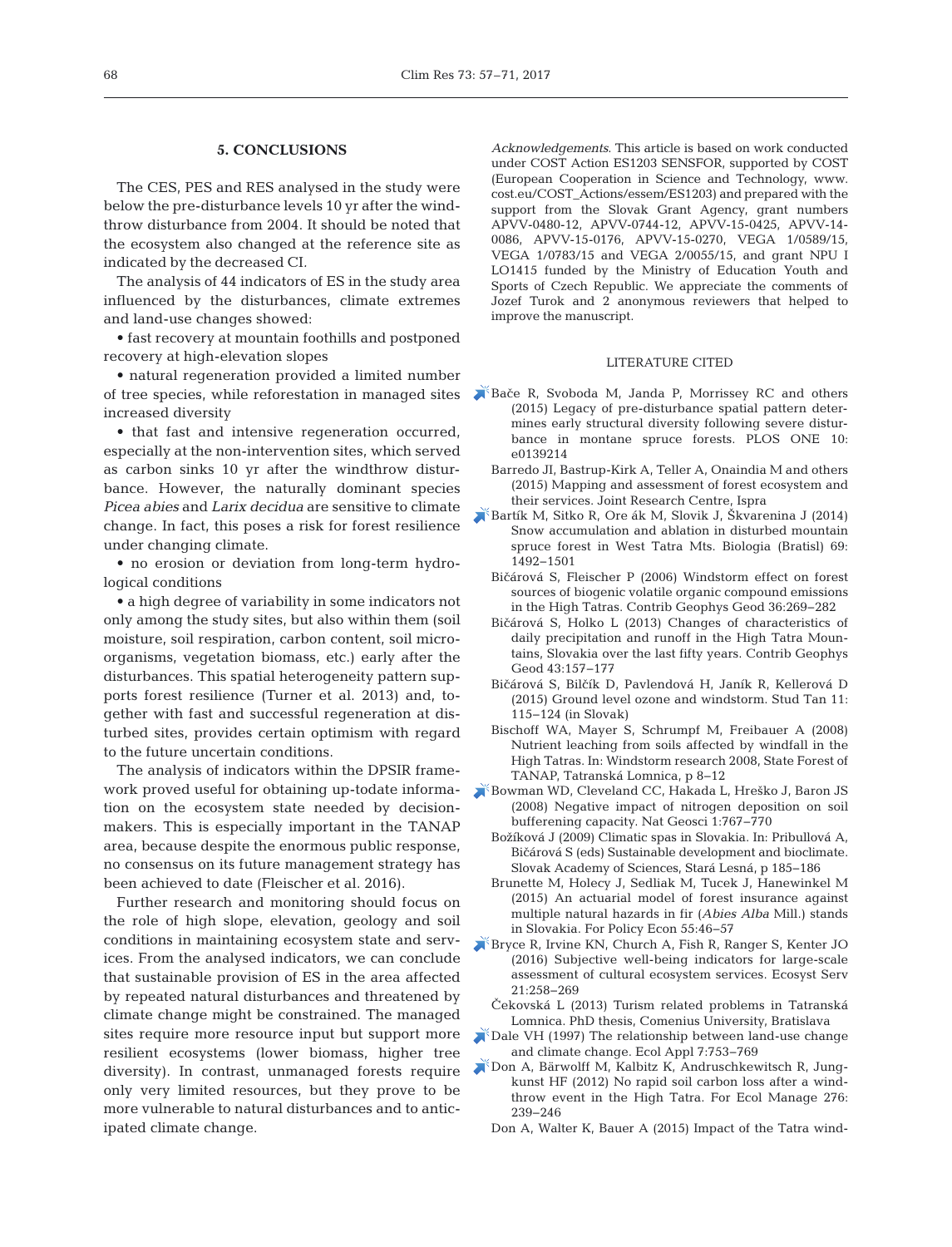throw on soil organic carbon stocks. Stud Tan 11: 167–172

- EEA (European Environment Agency) (2005) EEA core set of indicators: Guide. Tech rep No. 1/2005, EEA, Copenhagen
- Fleischer P (2008) Windfall research and monitoring in the High Tatra Mts: objectives, principles, methods and current status. Contrib Geod Geophys 38: 223−248
- Fleischer P (2014) Impact of natural and antropogenic factors on state and changes in forest ecosystems in Tatra National Park. Hab thesis, Technical University in Zvolen
- Fleischer P Jr (2016) Ecosystem exchange of  $CO<sub>2</sub>$  in Norway spruce ecosystems after natural disturbances. PhD thesis, Technical University in Zvolen (in Slovak)
- Fleischer P, Homolová Z (2011) Long-term ecological research in larch-spruce forest community after natural disturbances in the Tatra Mts. For J 57:237-250
- Fleischer P, Koreň M (2009) Selected forest soil properties after the 2004 windfall in the Tatra Mts. In: Pribullová A, Bičarová S (eds) Sustainable development and dioclimate. Slovak Academy of Sciences, Stará Lesná, p 77−78
- Fleischer P, Matejka F, St elcová K, Jakubjak O (2012) Meteorological and microclimate conditions on windthrow in the High Tatra Mts in 2012. In: Fleischer P (ed) 5th Windstorm Proc. State Forest of TANAP, Tatranská Lomnica, p 22−23
- Fleischer P, Fleischer P Jr, Homolová Z (2015) Carbon balance of early succession vegetation on managed sites ten years after large-scale windthrow. Stud Tan 11:113-122
- Fleischer P Jr, Fleischer P, Ferenčík J, Hlaváč P, Kozánek M (2016) Elevated bark temperature in unremoved stumps after disturbances facilitates multivoltinism in *Ips typo graphus* population in mountainous forest. Lesn Cas For J 62: 15−22
- Fleischer P, Hreško J, Topercer J (2017) What is the progress with zoning of TANAP? Environment 50:251-253 (in Slovak)
- Fri< M, Škvarenina J (2008) Microclimate influence on hydrochemical conditions of lysimetric waters in TANAP cala mity area. In:Rožnovský J, Litschmann T (eds) Bioclimatological assessment of landscape processes. Czech bioclima tological society, Mikulov, p 1−12
- Gardiner B, Blennow K, Carnus J, Fleischer P and others (2010) Destructive storms in European forests: past and forthcoming impacts. Final report to European Commission - DG Environ, European Forest Institute, Bordeaux, p 138
- Gömöryová E, Střelcová K, Škvarenina J, Bebej J (2008) The impact of windthrow and fire disturbances on selected soil properties in the Tatra National Park. Soil Water Res 3: 74−80
- Gömöryová E, Stř[elcová K, Fleischer P, Gömöry D \(2011\)](https://doi.org/10.1007/s10661-010-1755-2) Soil microbial characteristics at the monitoring plots on windthrow areas of the Tatra National Park (Slovakia): their assessment as environmental indicators. Environ Monit Assess 174: 31−45
	- Gömöryová E, Fleischer P, Pichler V, Homolák M, Gere R, Gömöry D (2017) Soil microorganisms at the windthrow plots: the effect of postdisturbance management and the time since disturbance. iForest 10:515-521
	- Grêt-Regamey A, Bebi P, Brunner SH, Weibel B (2015) On the importance of integrating expert knowledge into mapping ecosystem services: Swiss Alps forests. In Barredo et al. (eds) Mapping and assessment of forest ecosystems and their services. JRS science for policy report, European Commission, Ispra, p 18−23
- Gubka A, Pavlík Š, Vakula J, Galko J (2010) Natural enemies of bark beetle after windfall in the Tatra Mts. In: Konôpka B (ed) Research on spruce stands destabilized by disturbances. National Forest Center, Zvolen, p 128−140
- Hanajík P, Šimonovičová A (2015) Monitoring of soil characteristics on the calamity sites in TANAP (2005−2009). Stud Tan 11: 145−155 (in Slovak)
- Havašová M, Ferenčík J, Jakuš R (2017) Interactions between windthrow, bark beetles and forest management in the Tatra national parks. For Ecol Manage 391: 349–361
- Hlásny T, Tur<[áni M \(2013\) Persisting bark beetle outbreak](https://doi.org/10.1007/s13595-013-0279-7) indicates the unsustainability of secondary Norway spruce forest. Case study from Central Europe. Ann For Sci 70:481-491
	- Hlásny T, Nikolov C, Vakula J, Zúbrik M, Ferenčík J, Konôpka B (2010) Geostatistical analysis of *Ips typographus* population development after the 2004 windthrow in the High Tatra Mts. In: Konôpka B (ed) Research on spruce ecosystems destabilized by damaging factors. National Forest Center, Zvolen, p 86−95 (in Slovak)
	- Hlásny T, Mátyás C, Seidl R, Kulla L and others (2014) Climate change increases the drought risk in Central European forests:What are the options for adaptation? For J 60: 5−18
- [Holeksa J, Zielonka T, Zywiec M, Fleischer P \(2016\) Identi](https://doi.org/10.1016/j.foreco.2015.11.031)fying the disturbance history over a large area of larchspruce mountain forest in Central Europe. For Ecol Manage 361:318-327
	- Holko L, Škoda P (2016) Assessment of runoff changes in selected catchments of the High Tatra Mountains ten years after the windthrow. Acta Hydrologica Slovaca 17: 43−50 (in Slovak)
	- Holko L, Hlavatá H, Kostka Z, Novák J (2009) Hydrological regimes of small catchments in the High Tatra Mountains before and after extraordinary wind-induced deforestation. Folia Geographica XI:33-44
	- Holko L, Fleischer P, Novák V, Kostka Z, Bičárová S, Novák J (2012) Hydrological effects of a large scale windfall degradation in the High Tatra Mts, Slovakia. In: Křeček J, Haigh M, Hofer T, Kubin E (eds) Management of mountain watersheds. Springer, Dordrecht, p 164−179
	- Homolová Z, Kyselová Z, Šoltés R (2015) Vegetation changes on windthrow sites in larch-spruce forest community. Stud Tan 11: 191–200 (in Slovak)
- [Jonášová M, Vávrová E, Cudlín P \(2010\) Western Car](https://doi.org/10.1016/j.foreco.2009.12.027)  pathian mountain spruce forest after a windthrow: natural regeneration in cleared and uncleared areas. For Ecol Manage 259: 1127−1134
- Kajba M, Nikolov C, Ferenčík J, Gubka A (2013) Bark beetle calamity and the risk for tourists in the Tatra Mts. In: Kunca A (ed) Problems in forest protection, National Forest Center, Zvolen, p 121−124
- [Kelble CR, Loomis DK, Lovelace S, Nuttle WK and others](https://doi.org/10.1371/journal.pone.0070766) (2013) The EBM-DPSIR conceptual model: integrating ecosystem services into the DPSIR framework. PLOS ONE 8:e70766
	- <sup>K</sup>ňava K, Novák V, Orfánus T (2007) Canopy structure changes and potential evapotranspiration: possible influence of windthrow in High Tatra Mountains. In: Střelcová K, Matyas C, Kleidon A, Lapin M and others (eds) Bioclimatology and natural hazards. Slovak Bioclimatological Society, Zvolen, p 1−7
	- Kölling C (2007) Klimahüllen für 27 Waldbaumarten. AFZ-DerWald 23: 1342−1345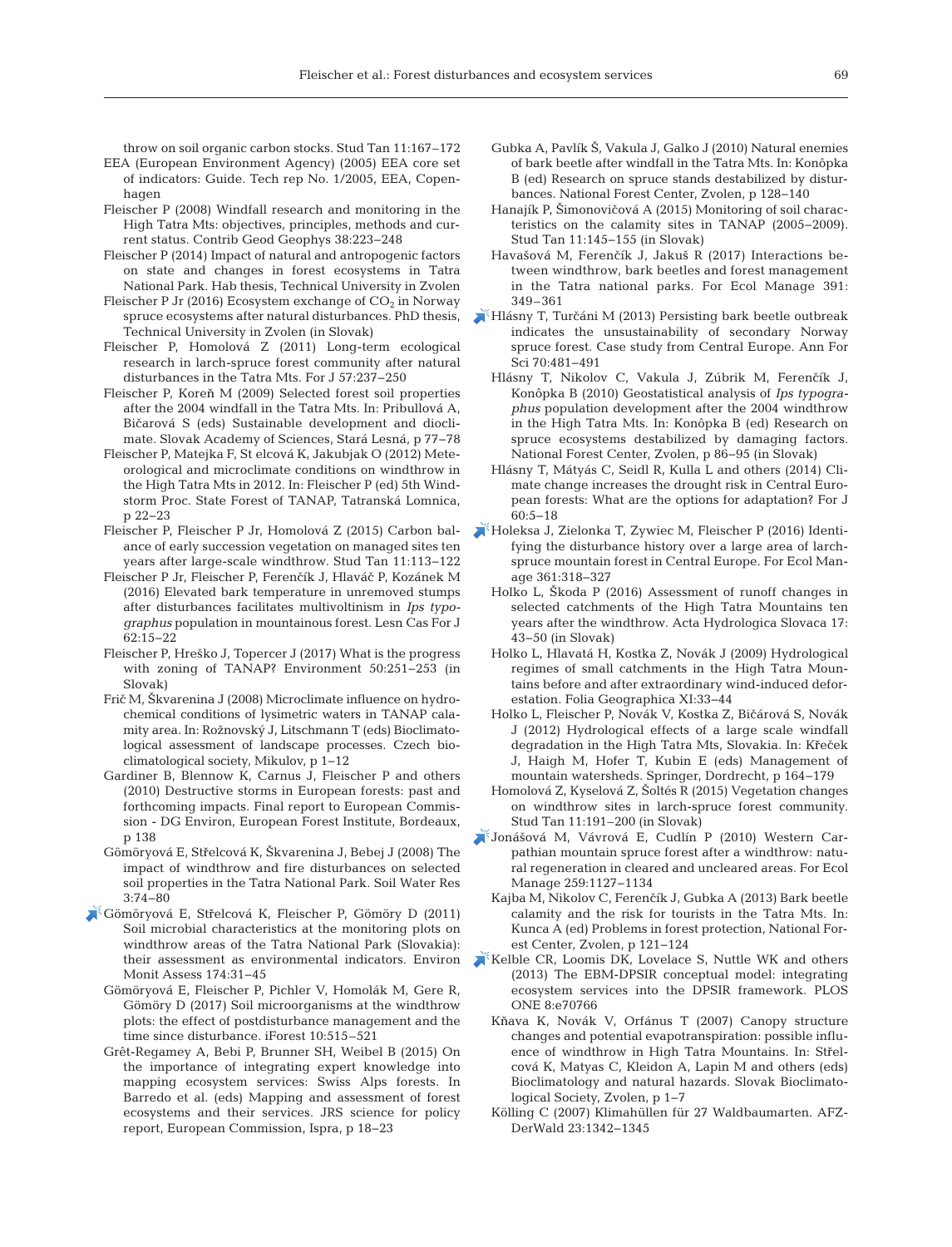- Kopecká M, Nováček J (2009) Forest fragmentation in the Tatra Region in the period 2000−2006. Landf Anal 10: 58−63
- Koreň M (2015) TANAP's forest development in historical context. Stud Tan 11: 59−74 (in Slovak)
- Kyselová Z, Homolová Z (2012) Vegetation succession and cellulose decomposition in disturbed sites. In: Fleischer P (ed) 5th Windstorm Proc, State Forest of TANAP, Tatranská Lomnica, p 41−42 (in Slovak)
- Levin PS, Fogarty MJ, Matlock GC, Ernst M (2008) Integrated ecosystem assessment. NOAA Technical Memo, NMFS-MWFSC-92
- Máliš F, Fábry R, Vodálová A (2015) Vegetation development in spruce forest with different management after a windthrow. Stud Tan 11: 199−209 (in Slovak)
- Matejka F, Fleischer P (2011) Energetic balance of the windthrow area in Tatra Mts. Stud Tan 10: 77−86 (in Slovak)
- [Maxim L, Spangenberg JH, O'Connor M \(2009\) An analysis](https://doi.org/10.1016/j.ecolecon.2009.03.017) of risk for biodiversity assessment under the DPSIR framework. Ecol Econ 69: 12−23
	- Melo M, Lapin M, Kapolková H, Pecho J (2013) Climate trends in the Slovak part of the Carpathians. In: Kozak J, Ostapowicz K, Bytnerowicz A, Wyżga B (eds) The Car pathians: integrating nature and society towards sustainability. Springer, Berlin, p 131−150
	- Michalová Z (2015) Post-disturbance study on vegetation composition and natural regeneration in Tatra National Park. Stud Tan 11:211-220 (in Slovak)
	- Mišíková N, Škvarenina J (2009) Microclimatological condition on the burnt windfall area in the Tatra National Park. Meteorol J 12:31-36
- [Niemeijer D, de Groot RS \(2008\) Framing environmental](https://doi.org/10.1007/s10668-006-9040-9) indicators: moving from causal chains to causal networks. Environ Dev Sustain 10:89-106
- [Nikolov C, Konôpka B, Kajba M, Galko J, Kunca A, Janský](https://doi.org/10.1659/MRD-JOURNAL-D-13-00017.1) L (2014) Post-disaster forest management and bark beetle outbreak in Tatra National Park, Slovakia. Mt Res Dev 34:326-335
	- Novák V, Kňava K (2009) Infiltration of water into stony soil: To what extent is inflitration affected by stoniness? In: Pribullová A. Bičárová S (eds) Sustainable development and bioclimate. Slovak Academy of Sciences, Stará Lesná, p 111−112
- [Novák V, Šurda P \(2010\) The water retention of a granite](https://doi.org/10.2478/v10098-010-0017-x) rock fragments in High Tatras stony soils. J Hydrol Hydromech 58: 181−187
- [Oesterwind D, Rau A, Zaiko A \(2016\) Drivers and pressures](https://doi.org/10.1016/j.jenvman.2016.05.058) — untangling the terms commonly used in marine science and policy. J Environ Manage 181:8-15
- [Økland B, Nikolov C, Krokene P, Vakula J \(2016\) Transition](https://doi.org/10.1016/j.foreco.2015.12.007) from windfall-to patch-driven outbreak dynamics of the spruce bark beetle *Ips typographus*. For Ecol Manage 363: 63−73
	- Pajtík J, Konôpka B, Šebeň V, Michelčík P, Fleischer P (2015) Biomass allocation of common larch in the first age class in the High Tatra Mts. Stud Tan 11:229-241 (in Slovak)
	- Pichler V (2015) Cooperation between Technical University in Zvolen and State Forest of TANAP in education for sustainable and adaptive forest management. Stud Tan 11:23-28 (in Slovak)
	- R Development Core Team (2008) R: a language and environment for statistical computing. R Foundation for Statistical Computing, Vienna
	- Rojan E (2015) Changes in unpaved forest roads of the wind-

throw area in the Slovak High Tatra Mts in years 2004− 2014. Stud Tan 11:85-94

- [Rounsevell MDA, Dawson TD, Harrison PA \(2010\) A con](https://doi.org/10.1007/s10531-010-9838-5)ceptual framework to assess the effects of environmental change on ecosystem services. Biodivers Conserv 19: 2823−2842
- [Schelhaas MJ, Nabuurs GJ, Schuck A \(2003\) Natural distur](https://doi.org/10.1046/j.1365-2486.2003.00684.x)bances in the European forests in the 19th and 20th centuries. Glob Change Biol 9: 1620−1633
- [Schroeder LM, Lindelöw Å \(2002\) Attacks on living spruce](https://doi.org/10.1046/j.1461-9563.2002.00122.x) trees by the bark beetle *Ips typographus* (*Col. Scolyti*dae) following a storm-felling: a comparison between stands with and without removal of wind-felled trees. Agric For Entomol 4: 47−56
	- Šebeň V, Bošela M, Kula L (2011a) Monitoring network for studying revitalisation of the windthrow in the Tatra Mts. Stud Tan 10: 13−24 (in Slovak)
	- Šebeň V, Homolová Z, Fleischer P (2011b) Forest regeneration on the windfall research sites. Stud Tan 10: 187−199y (in Slovak)
- [Seidl R, Schelhaas MJ, Lindner M, Lexer MJ \(2009\) Model](https://doi.org/10.1007/s10113-008-0068-2)ling bark beetle disturbances in a large scale forest scenario model to assess climate change impacts and evaluate adaptive management strategies. Reg Environ Change 9: 101−119
- [Seidl R, Schelhaas M, Rammer W, Verkerk P \(2014\) Increas](https://doi.org/10.1038/nclimate2318)ing forest disturbances in Europe and their impact on carbon storage. Nat Clim Change 4: 806−810
	- Šimkovič I, Dlapa P, Šimonovičová A, Ziegler W (2009) Water repellency of mountain forest soils in relation to impact of the katabatic windstorm and subsequent management practices. Pol J Environ Stud 18: 443−454
	- Sing L, Ray D, Watts K (2015) Ecosystem services and forest management. Research Note, Forestry Commission, Edinburgh
	- Sitko R, Midriak R, Fleischer P, Goceliak T, Pavlarčík S (2011) Water erosion after disturbances in the High Tatra Mts. Stud Tan 10: 115−130 (in Slovak)
	- Smeets E, Weterings R (1999) Environmental indicators: typology and overview. Technical report No. 25, European Environment Agency, Copenhagen
- [Tallis H, Kennedy CM, Ruckelshaus M, Goldstein J,](https://doi.org/10.1016/j.eiar.2015.06.005) Kiesecker JM (2015) Mitigation for one and and all. An integrated framework for mitigation of development impacts on biodiversity and ecosystem services. Environ Impact Assess Rev 55: 21−34
	- TEEB (The economics of ecosystems and biodiversity) (2010) Mainstreaming the economics of nature: a synthesis report of the approach, conclusions and recommenadations of TEEB, UNEP, Malta
- [Thom D, Seidl R \(2016\) Natural disturbance impacts on eco](https://doi.org/10.1111/brv.12193)system services and biodiversity in temperate and boreal forests. Biol Rev Camb Philos Soc 91: 760−781
- Tur<eková Ľ[, Hurniková Z, Spišák F, Miterpáková M,](https://doi.org/10.5604/1232-1966.1108582) Chovancová B (2014) *Toxoplasmosa gondii* in protected wildlife in the Tatra National Park, Slovakia. Ann Agri and Envi Medic 21:235-238
- [Turner MG, Donato DC, Romme WH \(2013\) Consequences](https://doi.org/10.1007/s10980-012-9741-4) of spatial heterogeneity for ecosystem services in changing forest landscapes, priorities for future research. Landsc Ecol 28: 1081−1097
	- Tutka J (2009) Enviromental and economic losses caussed by wind and bark beetle calamities. In: Kovalčík M (ed) Quantification of wind and bark beetle damage in TANAP. National Forest Center, Zvolen, p 145−148